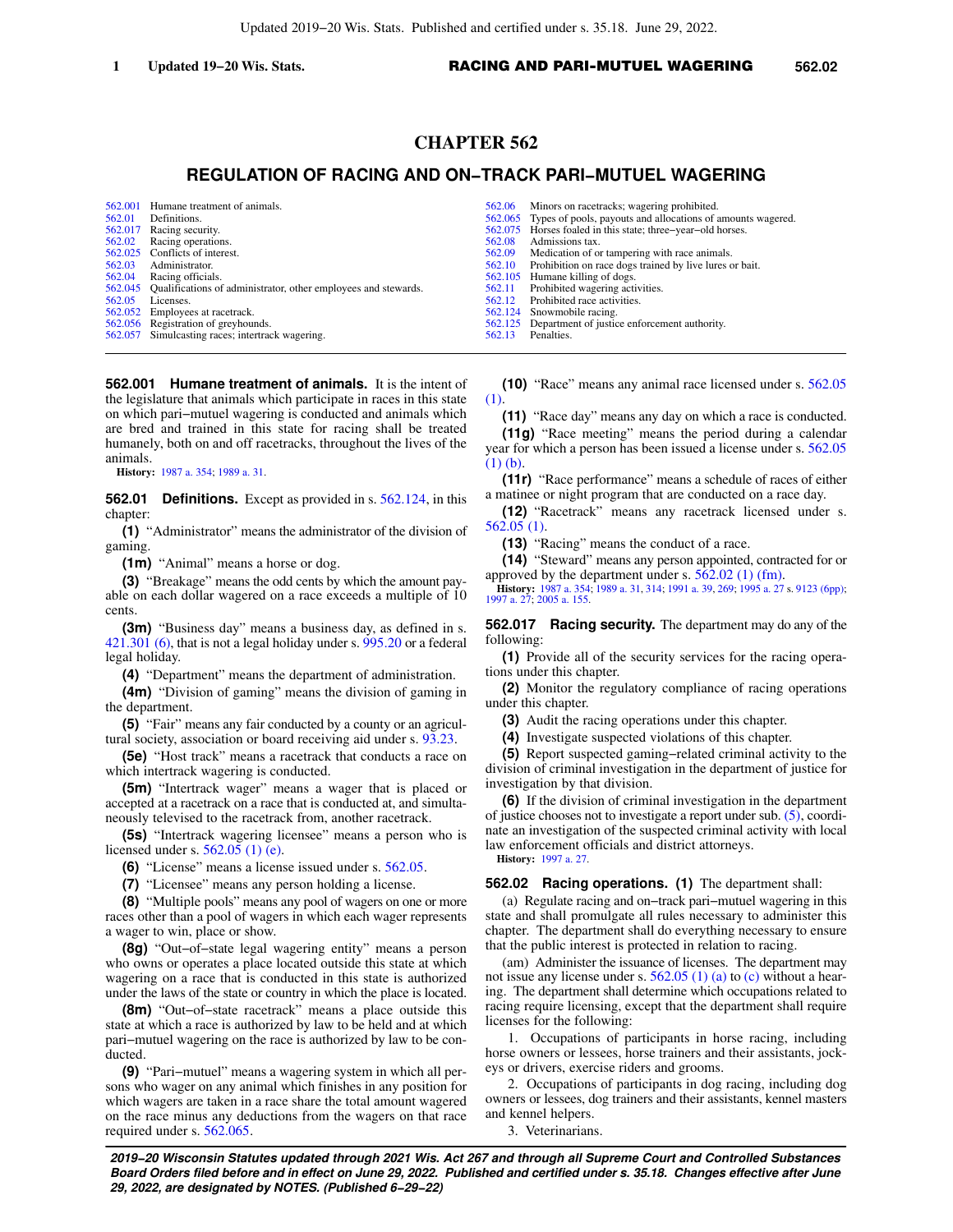# **562.02** RACING AND PARI-MUTUEL WAGERING **Updated 19−20 Wis. Stats. 2**

4. Race officials and personnel.

5. Pari−mutuel personnel.

6. Security personnel.

7. Persons holding concession, management, consultant or other contracts to provide goods or services to a licensee under s. [562.05 \(1\) \(a\)](https://docs.legis.wisconsin.gov/document/statutes/562.05(1)(a)) to [\(c\)](https://docs.legis.wisconsin.gov/document/statutes/562.05(1)(c)).

(b) Promulgate rules to ensure the humane treatment of animals which race in this state or which are bred and trained in this state for racing and shall establish a program to administer those rules.

(c) Determine what types of races may be conducted in this state.

(d) Require by rule that any contract in excess of \$10,000 for the provision of goods and services, including but not limited to concessions contracts, entered into by any licensee, be subject to the approval of the department and that all contracts for \$10,000 or less shall be filed with the department.

(e) By rule, prescribe any restriction on wagering by a licensee or the employees of a licensee which it deems necessary to protect the public interest.

(f) Establish, by rule, a schedule of license suspensions and revocations or forfeitures for violations of this chapter or department rules which may be imposed by the department under sub. [\(2\) \(f\)](https://docs.legis.wisconsin.gov/document/statutes/562.02(2)(f)) or by the stewards under s.  $562.04$  (1) (b). A forfeiture under that schedule may not exceed \$10,000. The rule shall include factors to be considered by stewards in acting under s. [562.04 \(1\) \(b\)](https://docs.legis.wisconsin.gov/document/statutes/562.04(1)(b)).

(fm) Approve the appointment of any steward serving under s. [562.04 \(1\)](https://docs.legis.wisconsin.gov/document/statutes/562.04(1)) and [\(2\).](https://docs.legis.wisconsin.gov/document/statutes/562.04(2))

(g) At least once every 3 months, file a written report on the operation of racing in this state with the governor, the attorney general, the secretary of administration, the secretary of state, the legislative audit bureau, the president of the senate, and the speaker of the assembly. The report shall include information on racetrack operations, race attendance, and private, state, and local revenues derived from racing in this state.

(h) By rule, specify the types of records and books to be maintained by licensees, and, for submission to the department, the type of audit of those books and records to be conducted by licensees and the type of financial report to be prepared by licensees.

(j) Enforce this chapter and the rules under this chapter.

(k) Approve or reject the amount that a licensee is required to deduct from the total amount wagered under s. [562.065 \(3\) \(a\).](https://docs.legis.wisconsin.gov/document/statutes/562.065(3)(a))

**(2)** The department may:

(a) Employ the staff it deems necessary to administer this chapter, including but not limited to any chemist and veterinarian. The department may not contract for the services of any veterinarian or chemist unless the veterinarian or chemist has not had a conflict of interest under s. [562.025 \(2\)](https://docs.legis.wisconsin.gov/document/statutes/562.025(2)) at any time during the 12 months immediately preceding the date on which the contract for such services is entered into.

(b) Require a fidelity bond for the administrator and any other employee of the division of gaming or may purchase a bond which covers the administrator and all other employees of the division of gaming or designated employees of the division of gaming.

(c) Conduct investigations and inquiries and subpoena any information, document or record which it deems necessary to carry out its duties.

(d) Without a warrant, inspect any racetrack and examine any book or other record of a licensee subject to the rules promulgated under sub. [\(1\) \(h\)](https://docs.legis.wisconsin.gov/document/statutes/562.02(1)(h)).

(e) Exclude from any racetrack any person who:

1. Has been convicted of a violation of a law of this or another state or of the United States related to racing or other forms of gambling or to the mistreatment of animals;

2. Has had a license which was issued under s. [562.05](https://docs.legis.wisconsin.gov/document/statutes/562.05) or under the laws related to racing of any other state suspended, revoked or denied; or

3. Is determined by the department to be a threat to the integrity of racing in this state.

(f) Suspend or revoke any license or impose a forfeiture for any violation of this chapter or department rules relating to pari− mutuel racing. The department may suspend or revoke an occupational license issued under s.  $562.05$  (1) (d) or impose a forfeiture on that licensee under this paragraph if the stewards do not hold a meeting under s. [562.04 \(1\) \(b\)](https://docs.legis.wisconsin.gov/document/statutes/562.04(1)(b)) or hold a meeting but do not suspend the license or impose a forfeiture. Upon appeal, the depart-ment may change any action of the stewards under s. [562.04 \(1\)](https://docs.legis.wisconsin.gov/document/statutes/562.04(1)(b)) [\(b\).](https://docs.legis.wisconsin.gov/document/statutes/562.04(1)(b)) Fifty percent of the moneys received under this paragraph shall be credited to the appropriation accounts under ss. [20.455 \(2\)](https://docs.legis.wisconsin.gov/document/statutes/20.455(2)(g)) [\(g\)](https://docs.legis.wisconsin.gov/document/statutes/20.455(2)(g)) and [20.505 \(8\) \(g\).](https://docs.legis.wisconsin.gov/document/statutes/20.505(8)(g))

(fm) Contract with the department of agriculture, trade and consumer protection for any services related to the duties of the department in ensuring the security and humane treatment of animals.

(g) Create a 5−member advisory council, with members representing the racing industry and occupations licensed under s. [562.05 \(1\) \(d\)](https://docs.legis.wisconsin.gov/document/statutes/562.05(1)(d)), to advise the department on the administration of its powers and duties under this chapter. No member of that council may be reimbursed for any expense incurred in the performance of his or her duties or for any service as a member of that advisory council.

(h) Inspect and conduct investigations of facilities in this state used for breeding or training animals for racing, for the purpose of obtaining compliance with laws relating to the humane treatment of animals.

**(4)** Except as provided under s. [562.05 \(2m\),](https://docs.legis.wisconsin.gov/document/statutes/562.05(2m)) the department shall issue a license under s.  $562.05(1)(a)$  to any person who satisfies the requirements of this chapter for such a license.

**History:** [1987 a. 354;](https://docs.legis.wisconsin.gov/document/acts/1987/354) [1989 a. 31;](https://docs.legis.wisconsin.gov/document/acts/1989/31) [1991 a. 269](https://docs.legis.wisconsin.gov/document/acts/1991/269), [315](https://docs.legis.wisconsin.gov/document/acts/1991/315); [1995 a. 27](https://docs.legis.wisconsin.gov/document/acts/1995/27) ss. [6951,](https://docs.legis.wisconsin.gov/document/acts/1995/27,%20s.%206951) [6952](https://docs.legis.wisconsin.gov/document/acts/1995/27,%20s.%206952), [9123](https://docs.legis.wisconsin.gov/document/acts/1995/27,%20s.%209123) [\(6pp\)](https://docs.legis.wisconsin.gov/document/acts/1995/27,%20s.%209123); [1997 a. 27](https://docs.legis.wisconsin.gov/document/acts/1997/27); [2003 a. 33.](https://docs.legis.wisconsin.gov/document/acts/2003/33)

**Cross−reference:** See also [Game,](https://docs.legis.wisconsin.gov/document/administrativecode/Game) Wis. adm. code.

**562.025 Conflicts of interest. (1)** No employee in the division of gaming who performs any duty related to racing or the secretary, deputy secretary, or assistant deputy secretary of administration and no member of such a person's immediate family, as defined in s. [19.42 \(7\),](https://docs.legis.wisconsin.gov/document/statutes/19.42(7)) may, while that person is employed or serves in such a capacity or for 2 years following the termination of his or her employment with the department after having served in such a capacity, do any of the following:

(a) Hold a license or be employed by, or have any direct or indirect interest in, any corporation, partnership, limited liability company or association which holds such a license.

(b) Be employed by or have any direct or indirect interest in any corporation, association, limited liability company or partnership which holds any contract, including but not limited to a concession contract, to supply goods or services to any licensee or at the location of any race.

(c) Own, wholly or in part, or have any other interest in any animal which is entered in any race.

(d) Wager or cause a wager to be made on any race.

(e) Accept or agree to accept money or anything of value from anyone who holds a license or who is regulated by or holds any contract to supply goods or services to the department.

**(2)** No person under contract with the department and no employee of any person under contract with the department, other than a vendor or an employee of a vendor as defined in s. [565.01](https://docs.legis.wisconsin.gov/document/statutes/565.01(7)) [\(7\),](https://docs.legis.wisconsin.gov/document/statutes/565.01(7)) may do any of the following:

(a) Hold any license, except a license covering the professional services being provided to the department, or be employed by or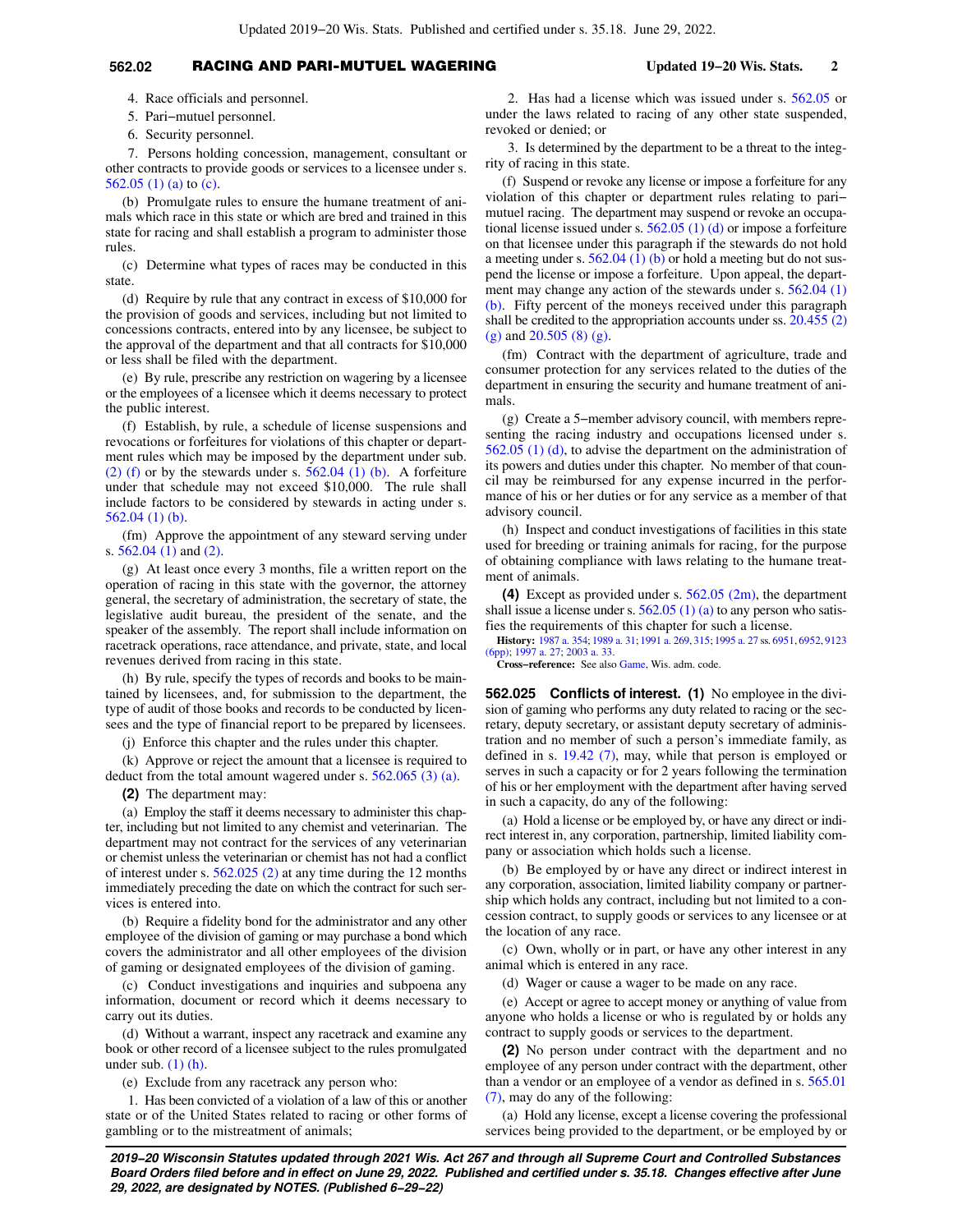have any direct or indirect interest in any corporation, partnership, limited liability company or association which holds a license.

(b) Have any direct or indirect interest in or be employed by any person who has any direct or indirect interest in any corporation, association, limited liability company or partnership which holds any contract, including but not limited to a concession contract, to supply goods or services to any licensee or at the location of any race.

(c) Own, wholly or in part, or have any other interest in any animal which is entered in any race.

(d) Wager or cause a wager to be made on any race.

(e) Accept or agree to accept money or anything of value from any person who holds a license or who is regulated by the department or holds any contract to supply goods or services to the department other than the contract under which the person provides professional services.

**History:** [1987 a. 354](https://docs.legis.wisconsin.gov/document/acts/1987/354); [1989 a. 31;](https://docs.legis.wisconsin.gov/document/acts/1989/31) [1991 a. 269;](https://docs.legis.wisconsin.gov/document/acts/1991/269) [1993 a. 112,](https://docs.legis.wisconsin.gov/document/acts/1993/112) [213,](https://docs.legis.wisconsin.gov/document/acts/1993/213) [271](https://docs.legis.wisconsin.gov/document/acts/1993/271); [1995 a. 27](https://docs.legis.wisconsin.gov/document/acts/1995/27) s. [9123 \(6pp\);](https://docs.legis.wisconsin.gov/document/acts/1995/27,%20s.%209123) [1997 a. 27](https://docs.legis.wisconsin.gov/document/acts/1997/27); [2013 a. 20](https://docs.legis.wisconsin.gov/document/acts/2013/20).

**562.03 Administrator. (1)** (a) The department shall appoint the administrator after a nationwide search for persons with experience in public gaming management and regulation and with knowledge of animal racing and pari−mutuel wagering.

(b) Before appointing an administrator, the department shall, with the assistance of the department of justice, conduct a background investigation of the proposed administrator. The department shall require the proposed administrator to be photographed and fingerprinted on 2 fingerprint cards each bearing a complete set of the person's fingerprints. The department of justice may provide for the submission of the fingerprint cards to the federal bureau of investigation for the purposes of verifying the identity of the person fingerprinted and obtaining any record of his or her criminal arrests and convictions.

**(2)** The administrator may employ or provide by contract for the services of stewards, subject to the approval of the department. Any steward under a contract under this subsection shall be under a contract with the department.

**(3)** (a) The department may employ the staff it considers necessary to administer this chapter.

(b) Before making an appointment under par. [\(a\)](https://docs.legis.wisconsin.gov/document/statutes/562.03(3)(a)) and sub. [\(4\),](https://docs.legis.wisconsin.gov/document/statutes/562.03(4)) the department shall conduct a background investigation of the proposed employee and shall require that proposed employee to be photographed and fingerprinted on 2 fingerprint cards each bearing a complete set of the person's fingerprints. The department of justice may provide for the submission of the fingerprint cards to the federal bureau of investigation for the purposes of verifying the identity of the person fingerprinted and obtaining any record of his or her criminal arrests and convictions.

**(4)** The administrator shall appoint and supervise a chief steward.

**History:** [1987 a. 354;](https://docs.legis.wisconsin.gov/document/acts/1987/354) [1989 a. 31;](https://docs.legis.wisconsin.gov/document/acts/1989/31) [1991 a. 269;](https://docs.legis.wisconsin.gov/document/acts/1991/269) [1993 a. 213](https://docs.legis.wisconsin.gov/document/acts/1993/213); [1995 a. 27](https://docs.legis.wisconsin.gov/document/acts/1995/27) ss. [6953](https://docs.legis.wisconsin.gov/document/acts/1995/27,%20s.%206953), [9123 \(6pp\);](https://docs.legis.wisconsin.gov/document/acts/1995/27,%20s.%209123) [1997 a. 27.](https://docs.legis.wisconsin.gov/document/acts/1997/27)

**562.04 Racing officials. (1)** STEWARDS. (a) Three stewards shall preside over races conducted at a racetrack not at a fair. At least 2 of those stewards shall be employees of the department or providing services to the department under a professional services contract. The rate of compensation of stewards serving under contract to the department shall be commensurate with the rate of compensation established for stewards employed by the department, but less than the rate established for the chief steward. Stewards presiding over a racetrack shall do all of the following:

1. Ensure that races are conducted under the rules of the department.

2. Supervise racing and the racetrack to ensure the integrity of races.

- 3. Certify the official results of races.
- 4. Settle any dispute arising from racing.
- 5. Perform any other duty assigned by the department.

(b) If one or more stewards have reasonable cause to believe that a person holding a license under s.  $562.05(1)(d)$  has violated this chapter or rules of the department relating to pari−mutuel racing or engaged in any other conduct which in the opinion of the stewards adversely affects the integrity of racing, the following procedures apply:

1. The 3 stewards shall meet within 3 working days after any one of them has reasonable cause to believe that the alleged violation or conduct occurred.

2. The stewards shall notify the licensee of the time, date and location of the meeting, the specific conduct constituting the alleged offense and the right of the licensee to be present at the meeting, to address stewards at the meeting and to have counsel or an observer of the licensee's choosing present at the meeting.

3. A meeting of the stewards under this paragraph is not a contested case under s. [227.01 \(3\).](https://docs.legis.wisconsin.gov/document/statutes/227.01(3))

4. If at least 2 stewards determine that the violation or conduct has occurred, the stewards may, under the schedule established by the department under s. [562.02 \(1\) \(f\)](https://docs.legis.wisconsin.gov/document/statutes/562.02(1)(f)), suspend a license issued under s. [562.05 \(1\) \(d\)](https://docs.legis.wisconsin.gov/document/statutes/562.05(1)(d)) for a period not to exceed 90 days or impose a forfeiture not to exceed \$2,000 or both; or recommend that the department suspend a license for more than 90 days or impose a forfeiture exceeding \$2,000 or both. Fifty percent of the moneys received under this subdivision shall be credited to the appropriation accounts under ss. [20.455 \(2\) \(g\)](https://docs.legis.wisconsin.gov/document/statutes/20.455(2)(g)) and [20.505 \(8\) \(g\).](https://docs.legis.wisconsin.gov/document/statutes/20.505(8)(g))

5. After the meeting under subd. [1.,](https://docs.legis.wisconsin.gov/document/statutes/562.04(1)(b)1.) the stewards shall submit, in writing, all findings and conclusions from that meeting to the licensee and the department, including the sanctions, if any, imposed by the stewards and shall provide the licensee who is the subject of the meeting with a notice of his or her right to appeal the decision under subd. [6.](https://docs.legis.wisconsin.gov/document/statutes/562.04(1)(b)6.) Within 7 days after receiving the decision, the licensee shall pay any forfeitures imposed by the stewards, regardless of whether the decision is appealed or stayed under subd. [6.](https://docs.legis.wisconsin.gov/document/statutes/562.04(1)(b)6.)

6. Any person adversely affected by a decision issued under subd. [4.](https://docs.legis.wisconsin.gov/document/statutes/562.04(1)(b)4.) may appeal that decision to the department. The appeal shall be filed with the department within 7 days after receipt of that written decision. An appeal does not automatically stay the decision of the stewards. Any person may request that the administrator stay that decision pending the decision of the department on the appeal. If the administrator receives such a request and determines that the stay will not adversely affect public safety or welfare or the safety or welfare of an animal, the administrator shall order the stay. The procedure for the appeal under this subdivision is under ch. [227](https://docs.legis.wisconsin.gov/document/statutes/ch.%20227). If part or all of any forfeiture imposed under subd. [5.](https://docs.legis.wisconsin.gov/document/statutes/562.04(1)(b)5.) is refunded to the licensee under this subdivision, the refund shall include interest calculated at the rate of 9 percent per year on that amount. The decision of the department on the appeal shall be the final administrative decision on any action of the stewards under subd. [4.](https://docs.legis.wisconsin.gov/document/statutes/562.04(1)(b)4.)

**(2)** OTHER RACING OFFICIALS. The department shall, by rule, specify all of the following:

(a) Racing officials, in addition to stewards, required for races conducted at a racetrack not at a fair.

(b) All racing officials, including stewards, required for races conducted under a license issued under s. [562.05 \(1\) \(c\).](https://docs.legis.wisconsin.gov/document/statutes/562.05(1)(c))

(c) Qualifications for stewards serving under sub. [\(1\)](https://docs.legis.wisconsin.gov/document/statutes/562.04(1)) and for other racing officials serving under pars. [\(a\)](https://docs.legis.wisconsin.gov/document/statutes/562.04(2)(a)) and [\(b\)](https://docs.legis.wisconsin.gov/document/statutes/562.04(2)(b)).

(d) A fee for the supervision of racing by stewards or other racing officials employed by or under contract with the department. Any moneys received under this paragraph shall be credited to the appropriation accounts under ss.  $20.455(2)(g)$  and  $20.505(8)(g)$ . **History:** [1987 a. 354;](https://docs.legis.wisconsin.gov/document/acts/1987/354) [1989 a. 31;](https://docs.legis.wisconsin.gov/document/acts/1989/31) [1991 a. 269](https://docs.legis.wisconsin.gov/document/acts/1991/269); [1993 a. 84](https://docs.legis.wisconsin.gov/document/acts/1993/84); [1995 a. 27](https://docs.legis.wisconsin.gov/document/acts/1995/27) s. [9123 \(6pp\)](https://docs.legis.wisconsin.gov/document/acts/1995/27,%20s.%209123); [1997 a. 27](https://docs.legis.wisconsin.gov/document/acts/1997/27).

**562.045 Qualifications of administrator, other employees and stewards.** Notwithstanding s. [111.321,](https://docs.legis.wisconsin.gov/document/statutes/111.321) no person may serve as an administrator or other employee of the division of gaming or as a steward employed by the department or under contract with the department if any of the following apply: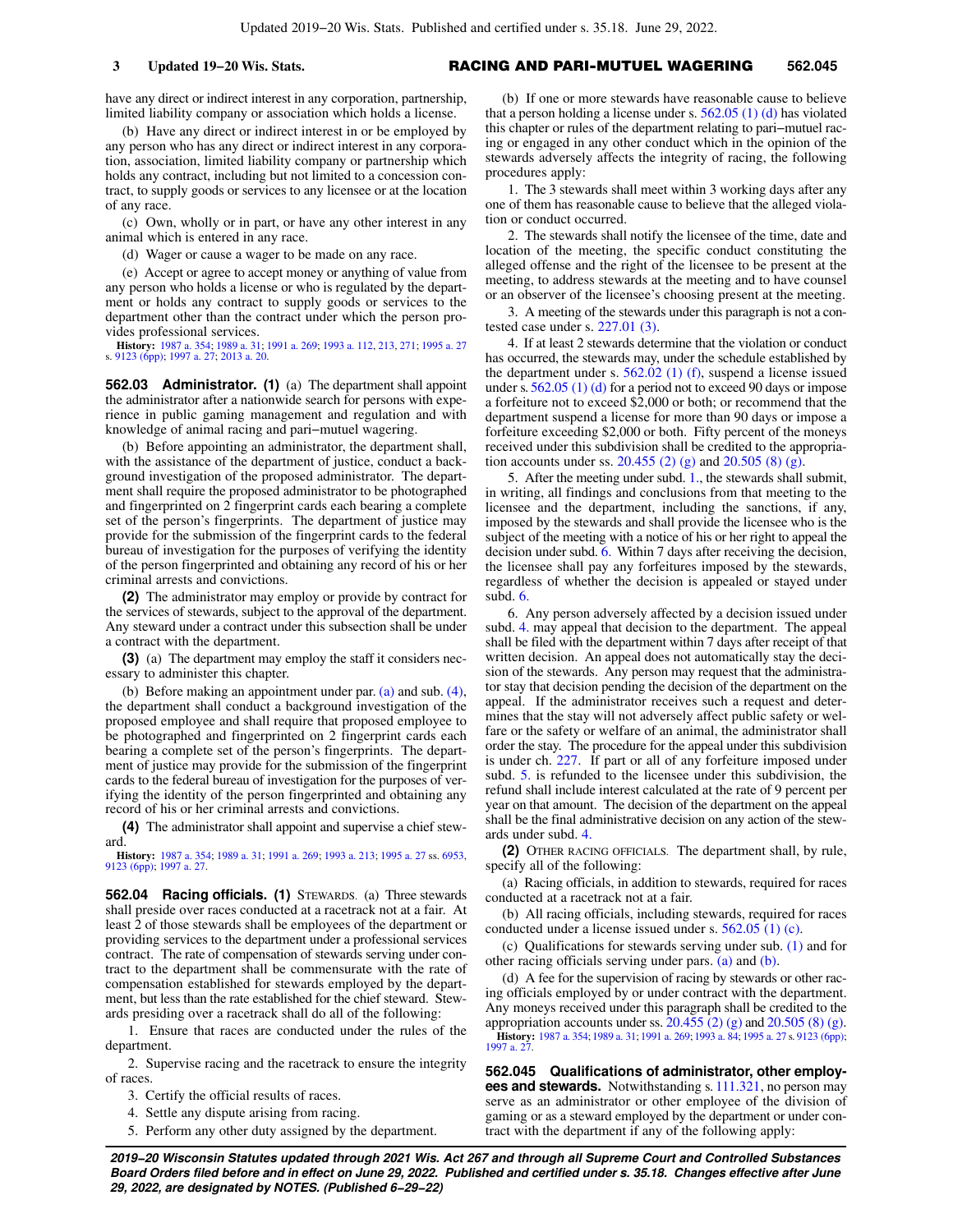# **562.045** RACING AND PARI-MUTUEL WAGERING **Updated 19−20 Wis. Stats. 4**

**(1)** The person has been convicted in a state or federal court of a felony, other than a felony conviction for an offense under subs.  $(3)$  to  $(6)$ , for which he or she has not been pardoned under which his or her full civil rights are restored.

**(2)** The person has been charged with the violation of a state or federal law which is a felony if that charge has not been dismissed or settled in any other way.

**(3)** The person has been convicted of fraud or misrepresentation in connection with racing or animal breeding.

**(4)** The person has been convicted of a violation of any law of this or another state or of the United States related to racing, pari− mutuel wagering or any other form of gambling.

**(5)** The person has been convicted of a violation of any law of this or another state or of the United States related to the humane treatment of animals.

**(6)** The person has knowingly violated a rule or order of the department relating to pari−mutuel racing or any provision of this chapter, s. [182.020](https://docs.legis.wisconsin.gov/document/statutes/182.020) or ch. [945.](https://docs.legis.wisconsin.gov/document/statutes/ch.%20945)

**History:** [1987 a. 354;](https://docs.legis.wisconsin.gov/document/acts/1987/354) [1989 a. 31](https://docs.legis.wisconsin.gov/document/acts/1989/31); [1991 a. 269;](https://docs.legis.wisconsin.gov/document/acts/1991/269) [1995 a. 27](https://docs.legis.wisconsin.gov/document/acts/1995/27) s. [9123 \(6pp\);](https://docs.legis.wisconsin.gov/document/acts/1995/27,%20s.%209123) [1997 a.](https://docs.legis.wisconsin.gov/document/acts/1997/27) [27.](https://docs.legis.wisconsin.gov/document/acts/1997/27)

**562.05 Licenses. (1)** No person may engage in any of the following activities without a valid annual license issued by the department:

(a) The ownership and operation of a racetrack at which pari− mutuel wagering is conducted.

(b) The sponsorship and management of any race on which pari−mutuel wagering is conducted and which is not located at a fair.

(c) The sponsorship and management of any horse race on which pari−mutuel wagering is conducted and which is located at a fair.

(d) Any occupation required to be licensed under s. [562.02 \(1\)](https://docs.legis.wisconsin.gov/document/statutes/562.02(1)(am)) [\(am\)](https://docs.legis.wisconsin.gov/document/statutes/562.02(1)(am)) or determined by the department under s. [562.02 \(1\) \(am\)](https://docs.legis.wisconsin.gov/document/statutes/562.02(1)(am)) to require a license.

(e) The conduct of intertrack wagering.

**(1b)** The department shall approve and conduct an examination to be administered to all applicants for a license under sub.  $(1)$  $(d)$  to be a horse trainer. No license may be issued under sub.  $(1)$ [\(d\)](https://docs.legis.wisconsin.gov/document/statutes/562.05(1)(d)) to a horse trainer unless the department determines that the applicant for the license is qualified as evidenced by the applicant's performance on the examination conducted under this subsection.

**(1c)** If the applicant for a license under this section is an individual, the department may not issue or renew a license if the individual has not provided his or her social security number, unless the individual does not have a social security number and the applicant submits a statement made or subscribed under oath or affirmation as required under sub.  $(1e)$ . If the applicant for a license under this section is not an individual, the department may not issue or renew a license if the person has not provided the person's federal employer identification number.

**(1e)** If an applicant for a license under this section is an individual who does not have a social security number, the applicant shall submit to the department with his or her application a statement made or subscribed under oath or affirmation that the applicant does not have a social security number. The form of the statement shall be prescribed by the department of children and families. A license issued in reliance upon a false statement submitted under this subsection is invalid.

**(1g)** A license issued under sub. [\(1\) \(a\)](https://docs.legis.wisconsin.gov/document/statutes/562.05(1)(a)) may authorize the ownership and operation of a racetrack where horse racing is conducted, the ownership and operation of a racetrack not at a fair where dog racing is conducted or the ownership and operation of a racetrack not at a fair where both horse racing and dog racing are conducted. A license issued under sub.  $(1)$  (b) may authorize the sponsorship and management of horse races or dog races, or both horse races and dog races, at the same location.

**(1m)** The department may not issue a license under sub. [\(1\)](https://docs.legis.wisconsin.gov/document/statutes/562.05(1)(a)) [\(a\)](https://docs.legis.wisconsin.gov/document/statutes/562.05(1)(a)) to [\(c\)](https://docs.legis.wisconsin.gov/document/statutes/562.05(1)(c)) except after a public hearing.

**(2)** The department shall establish, by rule, the qualifications for any license required under sub. [\(1\)](https://docs.legis.wisconsin.gov/document/statutes/562.05(1)) and fix the fee for that license and any background investigation under sub. [\(7\)](https://docs.legis.wisconsin.gov/document/statutes/562.05(7)) related to that license. Any moneys received under this subsection shall be credited to the appropriation accounts under ss. [20.455 \(2\) \(g\)](https://docs.legis.wisconsin.gov/document/statutes/20.455(2)(g)) and [20.505 \(8\) \(g\).](https://docs.legis.wisconsin.gov/document/statutes/20.505(8)(g))

**(2m)** In issuing a license to own and operate a racetrack not at a fair, the department shall consider the competitive effects on any other licensee under sub. [\(1\) \(a\)](https://docs.legis.wisconsin.gov/document/statutes/562.05(1)(a)) or [\(b\)](https://docs.legis.wisconsin.gov/document/statutes/562.05(1)(b)). These competitive effects shall include, but not be restricted to, the impact on the economic viability of existing licensed racetracks and the jobs that have been created by such licensed racetracks.

**(3)** No person may hold more than one license issued under sub.  $(1)$  (a) and one license issued under sub.  $(1)$  (b) or [\(c\)](https://docs.legis.wisconsin.gov/document/statutes/562.05(1)(c)). If the applicant for any of those licenses is a corporation, association, limited liability company or partnership, the department shall determine whether the applicant is the same person as another licensee for the purpose of applying this subsection. Nothing in this subsection prohibits any person with a license under sub. [\(1\)](https://docs.legis.wisconsin.gov/document/statutes/562.05(1)) from contracting for services with any other person with a license under sub. [\(1\),](https://docs.legis.wisconsin.gov/document/statutes/562.05(1)) subject to any rules promulgated by the department.

**(3m)** The department may not accept an application for a license for a race under sub.  $(1)$  (c) unless the county board of the county in which that race will be conducted has approved the applicant's sponsorship and management of that race.

**(3r)** The application for the first license under sub. [\(1\) \(a\)](https://docs.legis.wisconsin.gov/document/statutes/562.05(1)(a)) to be issued for any location shall be accompanied by a resolution, supporting the proposed location of the racetrack and its ownership and operation by the applicant, which has been adopted, after a public hearing, by the governing body of the city, village or town where the racetrack is proposed to be located. A common council may not adopt such a resolution if an ordinance prohibiting the location of a racetrack at the proposed location has been adopted under s. [9.20](https://docs.legis.wisconsin.gov/document/statutes/9.20) before May 3, 1988, or a petition for such an ordinance has been filed, under s. [9.20,](https://docs.legis.wisconsin.gov/document/statutes/9.20) before May 3, 1988. Except as provided in this subsection, no ordinance adopted under s. [9.20](https://docs.legis.wisconsin.gov/document/statutes/9.20) or [66.0101](https://docs.legis.wisconsin.gov/document/statutes/66.0101) may prohibit the location of a racetrack in any city or village.

**(3w)** Except as provided under subs. [\(3\)](https://docs.legis.wisconsin.gov/document/statutes/562.05(3)) to [\(3r\),](https://docs.legis.wisconsin.gov/document/statutes/562.05(3r)) the department may issue a license under sub.  $(1)$   $(a)$  if the department determines that all of the following conditions are met:

(a) At least 51 percent of the ownership interest in the racetrack is held by residents of this state.

(b) The license will not adversely affect the public health, welfare and safety.

(c) The racetrack will be operated in accordance with applicable laws.

(d) The applicant is qualified and financially able to operate a racetrack.

**(3wmr)** If the condition under sub. [\(2m\)](https://docs.legis.wisconsin.gov/document/statutes/562.05(2m)) is relevant to its decision, the department may consider secondary economic impacts of an applicant's proposal for a racetrack if the applicant proves by a preponderance of evidence that the alleged secondary impacts will enhance the success of the applicant's proposed racetrack and the location of the proposed racetrack would compliment existing development with the overall effect of increasing tourism and generating state revenues from out−of−state residents.

**(3wr)** The first license issued to each applicant under sub. [\(1\)](https://docs.legis.wisconsin.gov/document/statutes/562.05(1)(a)) [\(a\)](https://docs.legis.wisconsin.gov/document/statutes/562.05(1)(a)) for each racetrack expires after 5 years. Any subsequent license issued to the same applicant for that racetrack expires after one year.

**(3wt)** In the first license issued to each applicant under sub. [\(1\) \(a\)](https://docs.legis.wisconsin.gov/document/statutes/562.05(1)(a)) for each racetrack, the department shall specify a date by which each of the types of racing authorized under the license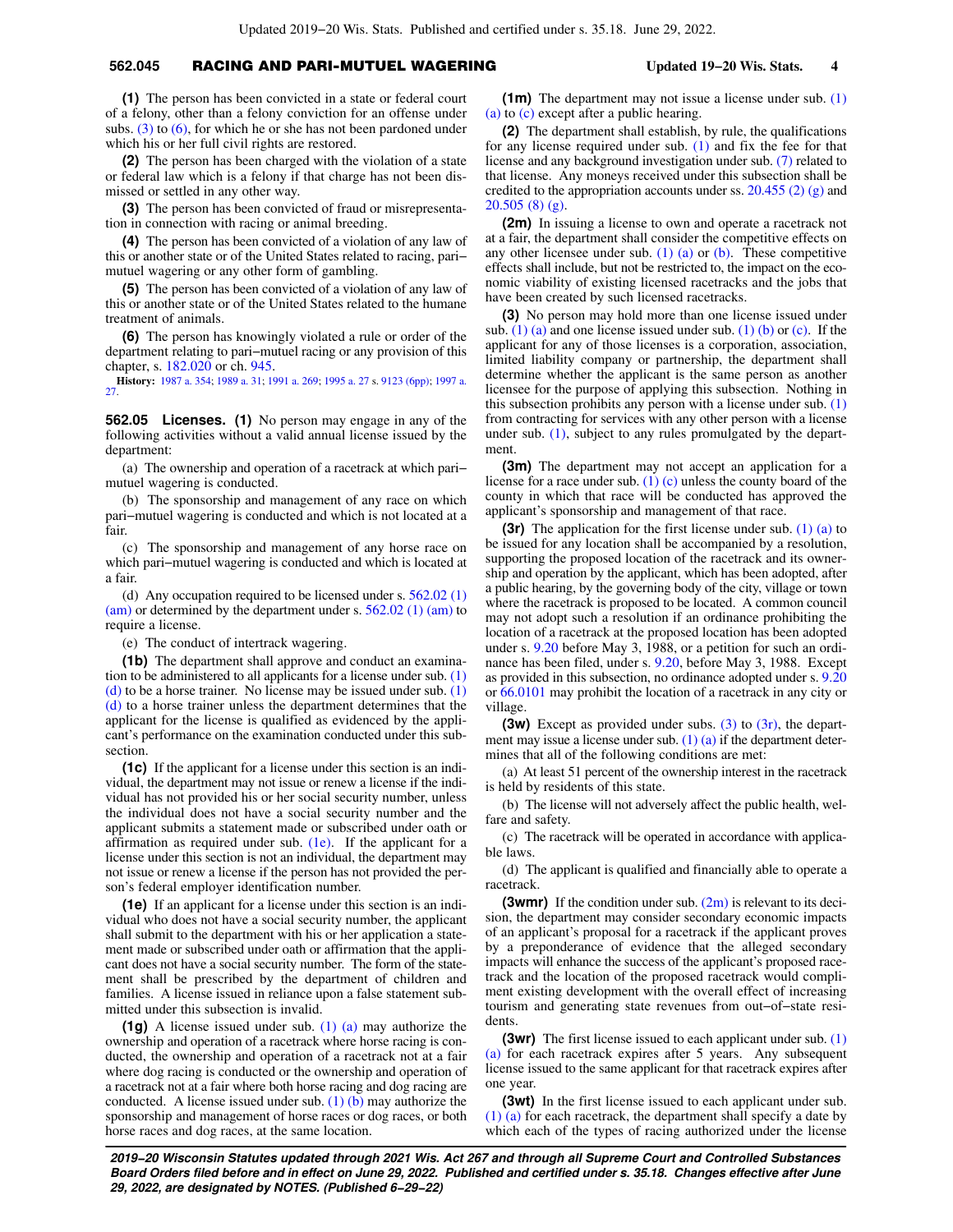shall begin at that racetrack. Upon request of the licensee, the department may change a specified date to an earlier or later date pursuant to rules of the department.

**(4)** Any application for a license to sponsor and manage a race shall be accompanied by a bond, in an amount determined by the department, which shall be sufficient to guarantee the payment of fees, taxes and other money due, including animal owners' purses and payouts on winning wagers.

**(4m)** Except as provided in sub. [\(4\),](https://docs.legis.wisconsin.gov/document/statutes/562.05(4)) the department may issue a license under sub. [\(1\) \(b\)](https://docs.legis.wisconsin.gov/document/statutes/562.05(1)(b)) if the department determines that all of the following conditions are met:

(a) The license will not adversely affect the public health, welfare and safety.

(b) The applicant will conduct races in accordance with applicable laws.

(c) The license will not create competition that will adversely affect any other licensee under sub.  $(1)$   $(a)$  or  $(b)$ .

**(5)** (a) No license may be issued under sub. [\(1\)](https://docs.legis.wisconsin.gov/document/statutes/562.05(1)) to any person to whom any of the following applies:

1. The person is in default on any payment required under this chapter or under any rule promulgated under this chapter or under any law of any other state related to pari−mutuel wagering or racing.

2. The person has been convicted of a felony within 20 years preceding the date of application in a state or federal court for which he or she has not been pardoned and restored to full civil rights or has been charged with the violation of a state or federal law which is a felony if that charge has not been dismissed or settled in any other way.

3. The person is or has been connected with or engaged in any business which is prohibited under the laws of this or another state or of the United States.

4. The person has been convicted of fraud or misrepresentation in connection with racing or animal breeding.

5. The person has been convicted of a violation of any law of this or another state or of the United States related to racing, pari− mutuel wagering or of any other form of gambling which is a serious violation, as defined by the department by rule.

6. The person has knowingly violated a rule or order of the department relating to pari−mutuel racing or any provision of this chapter or of ch. [27](https://docs.legis.wisconsin.gov/document/statutes/ch.%2027), [182](https://docs.legis.wisconsin.gov/document/statutes/ch.%20182) or [945](https://docs.legis.wisconsin.gov/document/statutes/ch.%20945).

7. The person has been convicted of a violation of any law of this or another state or of the United States related to the humane treatment of animals, including any rule promulgated under s. [562.02 \(1\) \(b\)](https://docs.legis.wisconsin.gov/document/statutes/562.02(1)(b)) or [562.105.](https://docs.legis.wisconsin.gov/document/statutes/562.105)

8. The person has accepted public money to construct or operate a racetrack in Wisconsin. This subdivision does not apply to any racetrack operated in conjunction with a county fair.

9. The person is delinquent in making court−ordered payments of child or family support, maintenance, birth expenses, medical expenses or other expenses related to the support of a child or former spouse, or fails to comply, after appropriate notice, with a subpoena or warrant issued by the department of children and families or a county child support agency under s. [59.53 \(5\)](https://docs.legis.wisconsin.gov/document/statutes/59.53(5)) and relating to paternity or child support proceedings, as provided in a memorandum of understanding entered into under s. [49.857.](https://docs.legis.wisconsin.gov/document/statutes/49.857)

10. The person is liable for delinquent taxes, as certified by the department of revenue under s. [73.0301](https://docs.legis.wisconsin.gov/document/statutes/73.0301). Any person for whom a license is not issued under this paragraph for delinquent taxes is entitled to a notice under s.  $73.0301$  (2) (b) 1. b. and a hearing under s.  $73.0301(5)(a)$  but is not entitled to any other notice or hearing under this section.

11. The person is liable for delinquent unemployment insurance contributions, as certified by the department of workforce development under s. [108.227.](https://docs.legis.wisconsin.gov/document/statutes/108.227) Any person for whom a license is not issued under this paragraph for delinquent unemployment insurance contributions is entitled to a notice under s. [108.227 \(2\)](https://docs.legis.wisconsin.gov/document/statutes/108.227(2)(b)1.b.) [\(b\) 1. b.](https://docs.legis.wisconsin.gov/document/statutes/108.227(2)(b)1.b.) and a hearing under s.  $108.227$  (5) (a) but is not entitled to any other notice or hearing under this section.

(b) 1. Except as provided in subd. [4.](https://docs.legis.wisconsin.gov/document/statutes/562.05(5)(b)4.), if the applicant is a partnership, par. [\(a\)](https://docs.legis.wisconsin.gov/document/statutes/562.05(5)(a)) applies to the partnership and each partner of the partnership.

1L. Except as provided in subd. [4.](https://docs.legis.wisconsin.gov/document/statutes/562.05(5)(b)4.), if the applicant is a limited liability company, par. [\(a\)](https://docs.legis.wisconsin.gov/document/statutes/562.05(5)(a)) applies to the limited liability company and to each of its members.

2. Except as provided in subd. [4.,](https://docs.legis.wisconsin.gov/document/statutes/562.05(5)(b)4.) if the applicant is an association, par. [\(a\)](https://docs.legis.wisconsin.gov/document/statutes/562.05(5)(a)) applies to the association and each officer and director of the association.

3. Except as provided in subd. [4.](https://docs.legis.wisconsin.gov/document/statutes/562.05(5)(b)4.), if the applicant is a corporation, par. [\(a\)](https://docs.legis.wisconsin.gov/document/statutes/562.05(5)(a)) applies to the corporation, each officer or director of the corporation and each owner, directly or indirectly, of any equity security or other ownership interest in the corporation.

3m. Except as provided in subd. [4.](https://docs.legis.wisconsin.gov/document/statutes/562.05(5)(b)4.), if the applicant for a license under sub.  $(1)$  (c) is a corporation, par. [\(a\)](https://docs.legis.wisconsin.gov/document/statutes/562.05(5)(a)) applies to each officer and director of the corporation.

4. A restriction under par. [\(a\) 2.](https://docs.legis.wisconsin.gov/document/statutes/562.05(5)(a)2.) to [8.](https://docs.legis.wisconsin.gov/document/statutes/562.05(5)(a)8.) does not apply to a partnership, limited liability company, association or corporation if the department determines that the partnership, association, limited liability company or corporation has terminated its relationship with each individual whose actions directly contributed to the application of that restriction to the partnership, association, limited liability company or corporation.

(c) 1. Every application for a license under sub. [\(1\)](https://docs.legis.wisconsin.gov/document/statutes/562.05(1)) shall be accompanied by an affidavit which states that the applicant and any partner, member, officer, director and owner subject to par.  $(a)$ , as specified in par.  $(b)$ , and any other person with a present or future direct or indirect financial or management interest in the application, to the best of the applicant's knowledge, meets the qualifications under par. [\(a\).](https://docs.legis.wisconsin.gov/document/statutes/562.05(5)(a))

2. Except as otherwise provided in this subdivision, if after the application for a license is made or a license is issued any new officer, director, partner, member or owner subject to par. [\(a\)](https://docs.legis.wisconsin.gov/document/statutes/562.05(5)(a)), as specified in par. [\(b\)](https://docs.legis.wisconsin.gov/document/statutes/562.05(5)(b)), or any other new person with a present or future direct or indirect financial or management interest in the application or license joins the applicant or licensee, the applicant or licensee shall, within 5 working days, notify the department of the change and provide the affidavit under subd. [1.](https://docs.legis.wisconsin.gov/document/statutes/562.05(5)(c)1.) After an appli-cation for a license under sub. [\(1\) \(a\)](https://docs.legis.wisconsin.gov/document/statutes/562.05(1)(a)) or [\(b\)](https://docs.legis.wisconsin.gov/document/statutes/562.05(1)(b)) is made or after a license under sub. [\(1\) \(a\)](https://docs.legis.wisconsin.gov/document/statutes/562.05(1)(a)) or [\(b\)](https://docs.legis.wisconsin.gov/document/statutes/562.05(1)(b)) is issued, no ownership interest or right of ownership in the applicant or licensee may be transferred unless the applicant or licensee provides the affidavit under subd. [1.](https://docs.legis.wisconsin.gov/document/statutes/562.05(5)(c)1.) for the proposed new owner and the proposed new owner is approved by the department. The department shall conduct the background investigations required under sub. [\(7\)](https://docs.legis.wisconsin.gov/document/statutes/562.05(7)) of any new officer, director, partner, member, shareholder or proposed owner of an applicant or licensee named in a notice to the department under this subdivision.

**(6)** Every application for a license to own and operate a racetrack or for a license to sponsor and manage a race shall include a statement setting forth the assets and liabilities of the applicant.

**(6m)** (a) 1. An application for an intertrack wagering license shall identify each licensee under sub.  $(1)$  (b) on whose races the applicant proposes to conduct intertrack wagering and, except as provided in subd. [2.,](https://docs.legis.wisconsin.gov/document/statutes/562.05(6m)(a)2.) shall be accompanied by a statement, signed by each licensee that is identified in the application, giving consent to the applicant to conduct intertrack wagering on all races that are simulcast by the licensee during the licensee's race meeting.

2. A licensee under sub. [\(1\) \(b\)](https://docs.legis.wisconsin.gov/document/statutes/562.05(1)(b)) who signs a statement specified in subd. [1.](https://docs.legis.wisconsin.gov/document/statutes/562.05(6m)(a)1.) is considered to have given consent to all applicants for intertrack wagering licenses to conducting intertrack wagering on all races that are simulcast by the licensee during the licensee's race meeting, and no similar statements signed by that licensee need be filed by other applicants for intertrack wagering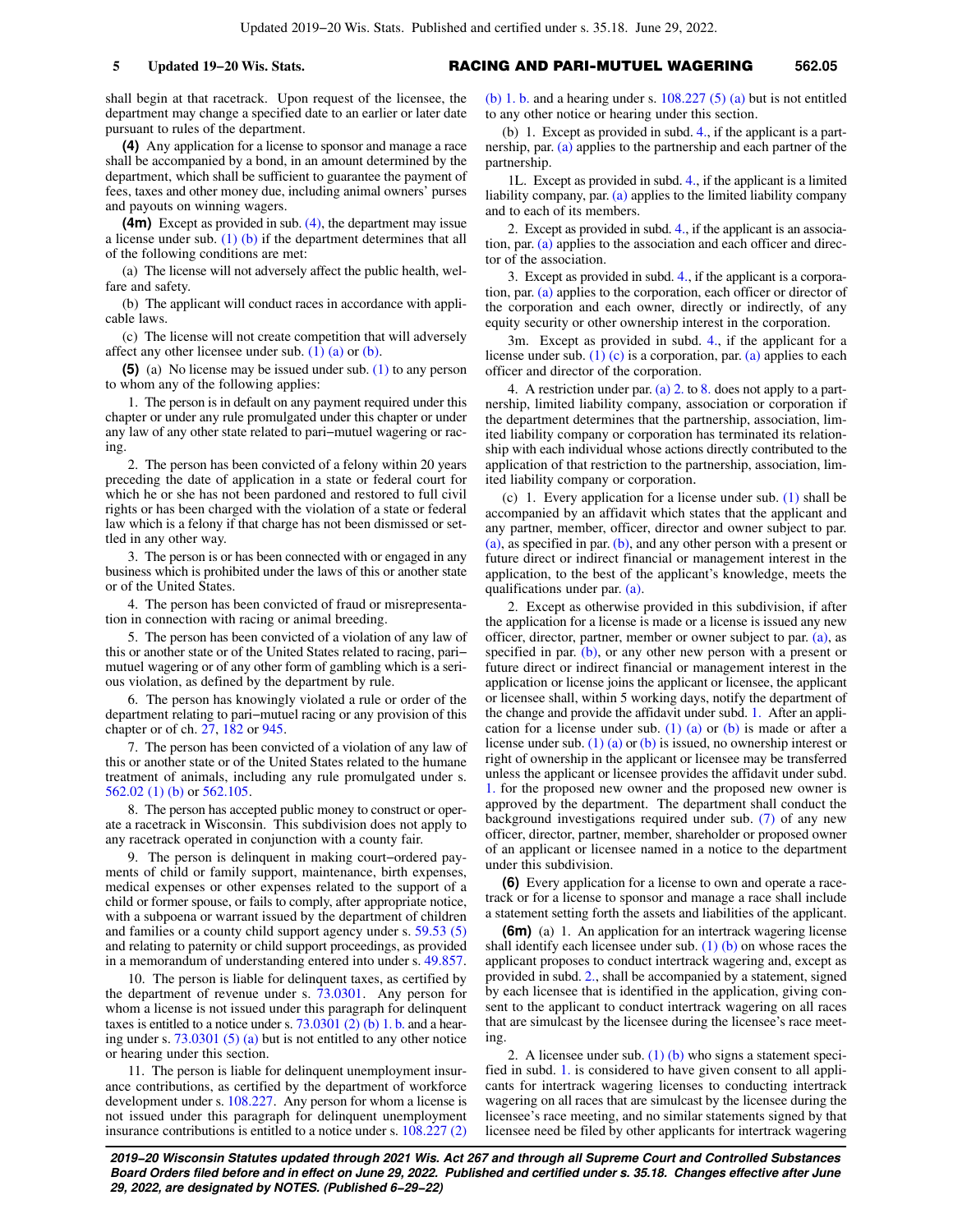# **562.05** RACING AND PARI-MUTUEL WAGERING **Updated 19−20 Wis. Stats. 6**

licenses who propose to conduct intertrack wagering on those races.

(b) The department may not issue an intertrack wagering license unless the department determines that all of the following conditions are met:

1. The applicant is licensed under sub.  $(1)$  (a) or  $(b)$ .

2. At least 250 race performances were conducted at the racetrack for which the applicant is licensed under sub.  $(1)$  (a) or [\(b\)](https://docs.legis.wisconsin.gov/document/statutes/562.05(1)(b)) during the calendar year immediately preceding the year in which the applicant proposes to conduct intertrack wagering. The department may waive the requirement in this subdivision if the department determines that the waiver is in the public interest.

4. The granting of the intertrack wagering license will not adversely affect the public health, welfare or safety.

(c) In considering whether to grant an intertrack wagering license, the department shall give due consideration to the best interests of the public and to maximizing revenue to the state.

(d) On each intertrack wagering license that the department issues, the department shall identify the racetrack at which intertrack wagering may be conducted, the times and number of days or specific dates, as determined by the department, during which intertrack wagering may be conducted, and the host track from which the simulcast of each race performance on which intertrack wagering may be conducted shall originate.

**(7)** (a) Except as provided under par. [\(ag\),](https://docs.legis.wisconsin.gov/document/statutes/562.05(7)(ag)) before the department issues a license under this section, the department, with the assistance of the department of justice, shall conduct a background investigation of the applicant for the license and of any of the following related to the applicant:

1. A partnership and each partner of the partnership.

1L. A limited liability company and each of its members.

2. An association and each officer and director of the association.

3. A corporation, each officer or director of the corporation and each owner, directly or indirectly, of any equity security or other ownership interest in the corporation.

(ag) Paragraph [\(a\)](https://docs.legis.wisconsin.gov/document/statutes/562.05(7)(a)) applies to any person required under s. [562.02 \(1\) \(am\)](https://docs.legis.wisconsin.gov/document/statutes/562.02(1)(am)) to have a license except for any person determined by the department under s. [562.02 \(1\) \(am\)](https://docs.legis.wisconsin.gov/document/statutes/562.02(1)(am)) to require a license. Before the department issues a license to any person determined by the department under s. [562.02 \(1\) \(am\)](https://docs.legis.wisconsin.gov/document/statutes/562.02(1)(am)) to require a license, the department may, with the assistance of the department of justice, conduct a background investigation of the applicant for that license and of any of the following related to the applicant:

1. A partnership and each partner of the partnership.

1L. A limited liability company and each of its members.

2. An association and each officer and director of the association.

3. A corporation, each officer or director of the corporation and each owner, directly or indirectly, of any equity security or other ownership interest in the corporation.

(am) 1. The department shall require each person who is subject to an investigation under par. [\(a\)](https://docs.legis.wisconsin.gov/document/statutes/562.05(7)(a)) and who is an individual to provide his or her social security number, unless the person is an individual who does not have a social security number and the person submits a statement made or subscribed under oath or affirmation as required under sub. [\(1e\).](https://docs.legis.wisconsin.gov/document/statutes/562.05(1e))

2. The department shall require each person who is subject to an investigation under par. [\(a\)](https://docs.legis.wisconsin.gov/document/statutes/562.05(7)(a)) and who is not an individual to provide the person's federal employer identification number.

(b) The department shall require any person subject to an investigation under par. [\(a\)](https://docs.legis.wisconsin.gov/document/statutes/562.05(7)(a)) to be photographed and fingerprinted on 2 fingerprint cards each bearing a complete set of that person's fingerprints. The department of justice may provide for the submission of the fingerprint cards to the federal bureau of investigation for the purpose of verifying the identity of that person and obtaining any record of that person's criminal arrests and convictions.

(bg) The department may require any person subject to an investigation under par. [\(ag\)](https://docs.legis.wisconsin.gov/document/statutes/562.05(7)(ag)) to be photographed and fingerprinted on 2 fingerprint cards each bearing a complete set of that person's fingerprints. The department of justice may provide for the submission of the fingerprint cards to the federal bureau of investigation for the purpose of verifying the identity of that person and obtaining any record of that person's criminal arrests and convictions.

**(8)** (a) The department may revoke or suspend a license for good cause after notice and hearing under s. [227.44.](https://docs.legis.wisconsin.gov/document/statutes/227.44)

(b) The department shall permanently revoke the license of any licensee whom the department determines under par. [\(a\)](https://docs.legis.wisconsin.gov/document/statutes/562.05(8)(a)) has administered a medication or foreign substance to an animal in violation of s. [562.09 \(1\)](https://docs.legis.wisconsin.gov/document/statutes/562.09(1)).

(c) The department shall permanently revoke the license of any licensee who violates s. [562.105](https://docs.legis.wisconsin.gov/document/statutes/562.105).

(d) If required in a memorandum of understanding entered into under s. [49.857](https://docs.legis.wisconsin.gov/document/statutes/49.857), the department shall suspend or restrict or not renew the license of any person who is delinquent in making court−ordered payments of child or family support, maintenance, birth expenses, medical expenses or other expenses related to the support of a child or former spouse or who has failed to comply, after appropriate notice, with a subpoena or warrant issued by the department of children and families or a county child support agency under s. [59.53 \(5\)](https://docs.legis.wisconsin.gov/document/statutes/59.53(5)) and relating to paternity or child support proceedings.

(e) The department shall revoke or not renew the license of any person who has been certified by the department of revenue under s. [73.0301](https://docs.legis.wisconsin.gov/document/statutes/73.0301) to be liable for delinquent taxes. Any person for whom a license is revoked or not renewed under this paragraph for delinquent taxes is entitled to a notice under s.  $73.0301$  (2) (b) 1. b. and a hearing under s. [73.0301 \(5\) \(a\)](https://docs.legis.wisconsin.gov/document/statutes/73.0301(5)(a)) but is not entitled to any other notice or hearing under this section.

(f) The department shall revoke or not renew the license of any person who has been certified by the department of workforce development under s. [108.227](https://docs.legis.wisconsin.gov/document/statutes/108.227) to be liable for delinquent unemployment insurance contributions. Any person for whom a license is revoked or not renewed under this paragraph for delinquent unemployment insurance contributions is entitled to a notice under s. [108.227 \(2\) \(b\) 1. b.](https://docs.legis.wisconsin.gov/document/statutes/108.227(2)(b)1.b.) and a hearing under s. [108.227](https://docs.legis.wisconsin.gov/document/statutes/108.227(5)(a)) [\(5\) \(a\)](https://docs.legis.wisconsin.gov/document/statutes/108.227(5)(a)) but is not entitled to any other notice or hearing under this section.

**(8m)** (a) If the applicant for any license is an individual, the department shall disclose his or her social security number to the department of children and families for the purpose of administering s. [49.22,](https://docs.legis.wisconsin.gov/document/statutes/49.22) to the department of revenue for the purpose of requesting certifications under s. [73.0301](https://docs.legis.wisconsin.gov/document/statutes/73.0301), and to the department of workforce development for the purpose of requesting certifications under s. [108.227](https://docs.legis.wisconsin.gov/document/statutes/108.227).

(b) If the applicant for any license is not an individual, the department shall disclose the person's federal employer identification number to the department of revenue for the purpose of requesting certifications under s. [73.0301](https://docs.legis.wisconsin.gov/document/statutes/73.0301) and to the department of workforce development for the purpose of requesting certifications under s. [108.227](https://docs.legis.wisconsin.gov/document/statutes/108.227).

**(9)** (a) Every license issued under sub. [\(1\) \(b\)](https://docs.legis.wisconsin.gov/document/statutes/562.05(1)(b)) or [\(c\)](https://docs.legis.wisconsin.gov/document/statutes/562.05(1)(c)) shall set forth the time and number of days, or the specific dates, during which racing may be conducted under that license, as determined by the department.

(b) A license under sub. [\(1\) \(c\)](https://docs.legis.wisconsin.gov/document/statutes/562.05(1)(c)) may authorize horse races on days on which the fair is conducted and for 2 additional periods not to exceed 5 days each. Either or both of the additional periods may be consecutive with the days on which the fair is conducted. In assigning race days and race times under this paragraph, the department shall consider the competitive effects on licensees under sub.  $(1)$   $(a)$  and  $(b)$ .

**(10)** The department shall revoke the license issued under sub.  $(1)$  (a) of any person who accepts any public money to construct or operate a racetrack in Wisconsin. This subsection does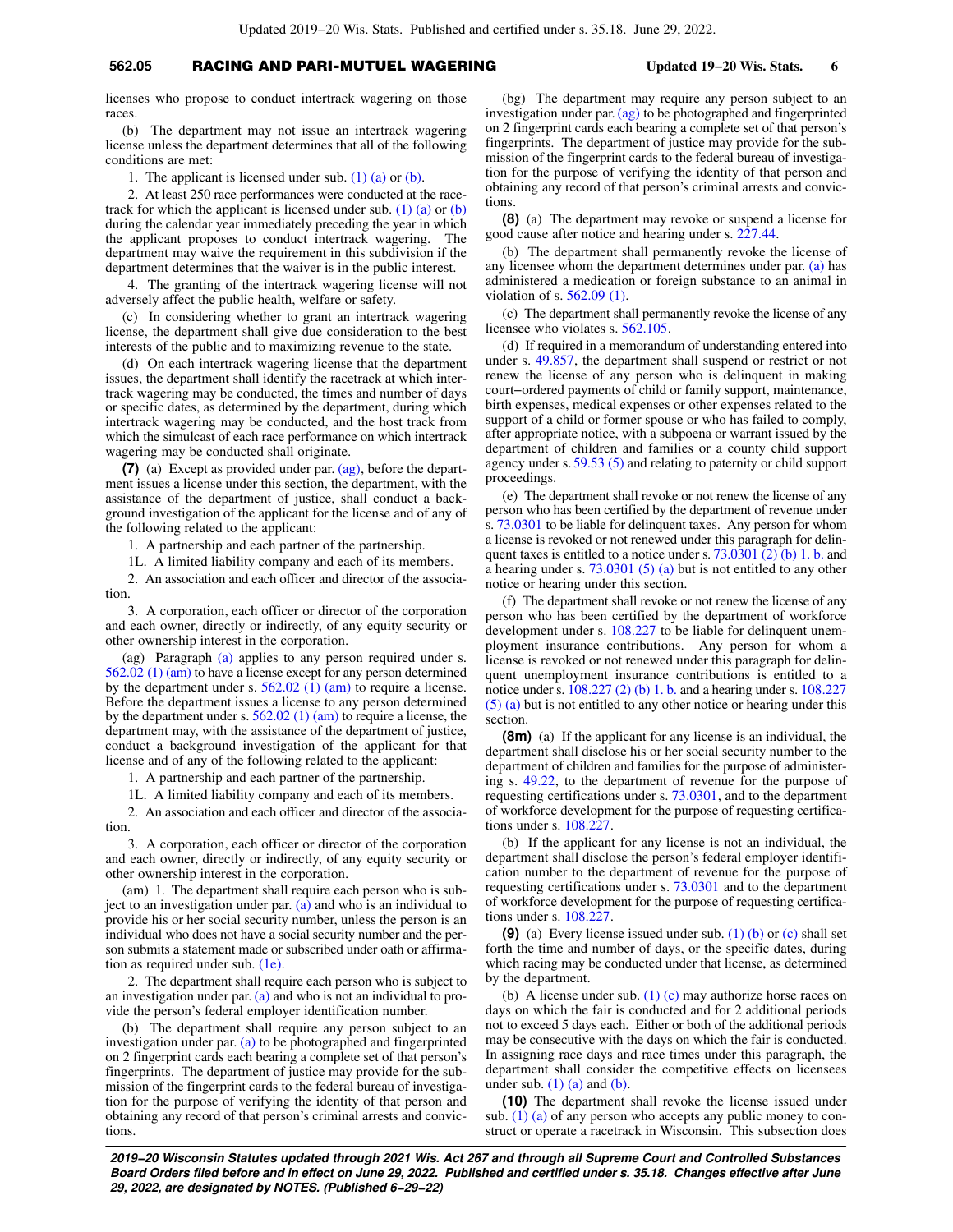not apply to any racetrack operated in conjunction with a county fair.

**(11)** In this section, "public money" means any direct or indirect gift, grant, financial assistance or guarantee by or from the federal government, state, any political subdivision of the state, or any authority or corporation authorized by the state to borrow funds for a public purpose.

**History:** [1987 a. 354;](https://docs.legis.wisconsin.gov/document/acts/1987/354) [1989 a. 31](https://docs.legis.wisconsin.gov/document/acts/1989/31), [56](https://docs.legis.wisconsin.gov/document/acts/1989/56); [1991 a. 39](https://docs.legis.wisconsin.gov/document/acts/1991/39), [269](https://docs.legis.wisconsin.gov/document/acts/1991/269); [1993 a. 84](https://docs.legis.wisconsin.gov/document/acts/1993/84), [112,](https://docs.legis.wisconsin.gov/document/acts/1993/112) [490;](https://docs.legis.wisconsin.gov/document/acts/1993/490) [1995](https://docs.legis.wisconsin.gov/document/acts/1995/27) [a. 27](https://docs.legis.wisconsin.gov/document/acts/1995/27) s. [9123 \(6pp\)](https://docs.legis.wisconsin.gov/document/acts/1995/27,%20s.%209123); [1997 a. 27](https://docs.legis.wisconsin.gov/document/acts/1997/27), [191](https://docs.legis.wisconsin.gov/document/acts/1997/191), [237](https://docs.legis.wisconsin.gov/document/acts/1997/237); [1999 a. 9](https://docs.legis.wisconsin.gov/document/acts/1999/9); [1999 a. 150](https://docs.legis.wisconsin.gov/document/acts/1999/150) s. [672](https://docs.legis.wisconsin.gov/document/acts/1999/150,%20s.%20672); [2001 a. 38](https://docs.legis.wisconsin.gov/document/acts/2001/38); [2005 a. 245;](https://docs.legis.wisconsin.gov/document/acts/2005/245) [2007 a. 20;](https://docs.legis.wisconsin.gov/document/acts/2007/20) [2013 a. 36](https://docs.legis.wisconsin.gov/document/acts/2013/36).

**Cross−reference:** See also [Game,](https://docs.legis.wisconsin.gov/document/administrativecode/Game) Wis. adm. code.

Residency under sub. (3w) (a) is discussed. [80 Atty. Gen. 124.](https://docs.legis.wisconsin.gov/document/oag/vol80-124)

**562.052 Employees at racetrack.** At least 85 percent of the individuals employed by a licensee under s. [562.05 \(1\) \(a\)](https://docs.legis.wisconsin.gov/document/statutes/562.05(1)(a)) to [\(c\),](https://docs.legis.wisconsin.gov/document/statutes/562.05(1)(c)) or by a person providing services under a contract with such a licensee, who work at the racetrack where races are held pursuant to the license shall have been residents of this state for at least one year immediately before their employment at the racetrack.

**History:** [1987 a. 354](https://docs.legis.wisconsin.gov/document/acts/1987/354).

**562.056 Registration of greyhounds.** No dog which is of the greyhound breed may be entered in a race on which pari− mutuel wagering is conducted unless the dog is registered with the National Greyhound Association of Abilene, Kansas.

**History:** [1987 a. 354](https://docs.legis.wisconsin.gov/document/acts/1987/354); [1989 a. 31.](https://docs.legis.wisconsin.gov/document/acts/1989/31)

**562.057 Simulcasting races; intertrack wagering. (1)** An intertrack wagering licensee may accept wagers on races that are conducted at 2 or more host tracks during the same race day with the approval of the department.

**(3)** An intertrack wagering licensee is solely responsible for maintaining the pari−mutuel pools on the races on which the intertrack wagering licensee conducts intertrack wagering and for making all payouts on intertrack wagers. Each race performance on which intertrack wagering is conducted is considered a separate race day for purposes of ss. [562.065](https://docs.legis.wisconsin.gov/document/statutes/562.065) and [562.08.](https://docs.legis.wisconsin.gov/document/statutes/562.08)

**(4)** Subject to sub. [\(4m\),](https://docs.legis.wisconsin.gov/document/statutes/562.057(4m)) the department may permit a licensee under s. [562.05 \(1\) \(b\)](https://docs.legis.wisconsin.gov/document/statutes/562.05(1)(b)) to receive simulcast races from out−of− state racetracks, to conduct pari−mutuel wagering on those races and to commingle the licensee's wagering pools on those races with those of any out−of−state racetrack from which the licensee is permitted to receive simulcast races. The department may permit a licensee under s.  $562.05(1)$  (b) to simulcast races to any out– of−state legal wagering entity, and to commingle the licensee's wagering pools on those races with those of any out−of−state legal wagering entity to which the licensee is permitted to simulcast those races.

**(4m)** The department may not permit a licensee under s. [562.05 \(1\) \(b\)](https://docs.legis.wisconsin.gov/document/statutes/562.05(1)(b)) to receive simulcast races under sub. [\(4\)](https://docs.legis.wisconsin.gov/document/statutes/562.057(4)) unless the department determines that all of the following conditions are met:

(a) 1. For a racetrack at which \$25,000,000 or more was wagered during the calendar year immediately preceding the year in which the applicant proposes to conduct wagering on simulcast races, at least 250 race performances were conducted at the racetrack during that period.

2. For a racetrack at which less than \$25,000,000 was wagered during the calendar year immediately preceding the year in which the applicant proposes to conduct wagering on simulcast races, at least 200 race performances were conducted at the racetrack during that period.

(c) The conduct of wagering on simulcast races will not adversely affect the public health, welfare or safety.

**(5)** The department shall promulgate rules administering sub. [\(4\)](https://docs.legis.wisconsin.gov/document/statutes/562.057(4)).

**History:** [1987 a. 354;](https://docs.legis.wisconsin.gov/document/acts/1987/354) [1989 a. 31;](https://docs.legis.wisconsin.gov/document/acts/1989/31) [1991 a. 39,](https://docs.legis.wisconsin.gov/document/acts/1991/39) [269,](https://docs.legis.wisconsin.gov/document/acts/1991/269) [315](https://docs.legis.wisconsin.gov/document/acts/1991/315); [1995 a. 27](https://docs.legis.wisconsin.gov/document/acts/1995/27) ss. [6954](https://docs.legis.wisconsin.gov/document/acts/1995/27,%20s.%206954) to [6959](https://docs.legis.wisconsin.gov/document/acts/1995/27,%20s.%206959), [9123 \(6pp\);](https://docs.legis.wisconsin.gov/document/acts/1995/27,%20s.%209123) [1997 a. 27;](https://docs.legis.wisconsin.gov/document/acts/1997/27) [2003 a. 33](https://docs.legis.wisconsin.gov/document/acts/2003/33); [2005 a. 245.](https://docs.legis.wisconsin.gov/document/acts/2005/245)

This section, which permits licensed racetracks to simulcast races conducted at other racetracks, does not violate the article IV, section 24 (5), requirement of "on− track" betting. [77 Atty. Gen. 299](https://docs.legis.wisconsin.gov/document/oag/vol77-299).

**562.06 Minors on racetracks; wagering prohibited. (1)** ADMISSION. Except as provided under subs. [\(2\)](https://docs.legis.wisconsin.gov/document/statutes/562.06(2)) and [\(3\)](https://docs.legis.wisconsin.gov/document/statutes/562.06(3)), no person under the age of 18 years may be admitted to a racetrack, or a track located at a fair where there is racing, unless accompanied by a parent, grandparent, greatgrandparent, guardian or spouse who is at least 18 years of age, or unless accompanied by another person at least 18 years of age with the written permission of the minor's parent or guardian.

**(2)** EMPLOYMENT. No person under the age of 16 years may be employed at a racetrack not at a fair. No person under the age of 16 years may be employed in any employment at a fair in any pari− mutuel wagering activity.

**(3)** CHILD CARE. Nothing in this section prohibits a licensee from operating a child care area at a track if the child care area is licensed by the department of children and families under s. [48.65.](https://docs.legis.wisconsin.gov/document/statutes/48.65)

**(4)** PLACING A WAGER. No person under the age of 18 years may make a wager in any race or receive any payout on a wager.

**(5)** ACCEPTING A WAGER; MAKING A PAYOUT. No licensee may knowingly accept a wager from any person under the age of 18 years or make any payout on a wager to any person under the age of 18 years.

**History:** [1987 a. 354;](https://docs.legis.wisconsin.gov/document/acts/1987/354) [1989 a. 31](https://docs.legis.wisconsin.gov/document/acts/1989/31); [1995 a. 27](https://docs.legis.wisconsin.gov/document/acts/1995/27) s. [9126 \(19\);](https://docs.legis.wisconsin.gov/document/acts/1995/27,%20s.%209126) [2007 a. 20](https://docs.legis.wisconsin.gov/document/acts/2007/20); [2009 a. 185](https://docs.legis.wisconsin.gov/document/acts/2009/185).

**562.065 Types of pools, payouts and allocations of amounts wagered. (1)** TYPES OF POOLS; PURSES. The department shall promulgate rules governing types of pari−mutuel pools that are permitted on races and the payment and allocation of purses for races.

**(2)** MINIMUM WAGERS AND PAYOUTS. The minimum wager which may be accepted by a licensee is \$2. The minimum payout that a licensee may make on a wager is \$2.20 on a \$2 wager. A licensee may accept a \$1 minimum wager on the outcome of a race having 3 or more wagering interests if the total amount wagered is at least \$2.

**(3)** ALLOCATIONS. (a) *Deduction.* From the total amount wagered on all animals selected to win, place or show in a race, a licensee under s. [562.05 \(1\) \(b\)](https://docs.legis.wisconsin.gov/document/statutes/562.05(1)(b)) and [\(c\)](https://docs.legis.wisconsin.gov/document/statutes/562.05(1)(c)) shall deduct 17 percent or an amount approved by the department under s.  $562.02$  (1) (k) up to 20 percent and pay the balance, minus breakage, to winning ticket holders, except that for a multiple pool, the licensee shall deduct 23 percent or an amount approved by the department under s.  $562.02$  (1) (k) up to 25 percent and pay the balance, minus breakage, to winning ticket holders. Nothing in this paragraph prohibits the licensee from retaining amounts wagered in multiple pools which are required to be paid to winning ticket holders if there are no winning ticket holders, for the sole purpose of paying these amounts to winning ticket holders of subsequent races.

(b) *Purses.* 1. For horse races, from the total amount deducted under par. [\(a\)](https://docs.legis.wisconsin.gov/document/statutes/562.065(3)(a)) on each race day, the licensee under s.  $562.05(1)(b)$ shall use at least an amount equal to 8 percent of the total amount wagered on each race day for purses for races held on that race day, except as provided in s. [562.057 \(4\).](https://docs.legis.wisconsin.gov/document/statutes/562.057(4)) The licensee shall pay purses directly to the owner of a horse or, if a horse is leased, the licensee shall pay the purse directly to the lessor and lessee of the horse as agreed in a written lease agreement on file with the licensee.

2. For dog races, from the total amount deducted under par. [\(a\)](https://docs.legis.wisconsin.gov/document/statutes/562.065(3)(a)) on each race day, the licensee under s.  $562.05(1)$  (b) shall use at least an amount equal to 4.5 percent of the total amount wagered on each race day for purses, except as provided in s. [562.057 \(4\).](https://docs.legis.wisconsin.gov/document/statutes/562.057(4)) Purses shall be paid on or before Thursday of the calendar week immediately following the race day on which the purses are won. The licensee shall pay purses directly to the owner of a dog or, if a dog is leased, the licensee shall pay the purse directly to the lessor and lessee of the dog as agreed in a written lease agreement on file with the licensee.

3. In addition to the amounts required under subds. [1.](https://docs.legis.wisconsin.gov/document/statutes/562.065(3)(b)1.) and [2.,](https://docs.legis.wisconsin.gov/document/statutes/562.065(3)(b)2.) if a licensee deducts under par. [\(a\)](https://docs.legis.wisconsin.gov/document/statutes/562.065(3)(a)) more than 17 percent from the total amount wagered on all animals selected to win, place or show in a race or more than 23 percent from the total amount wagered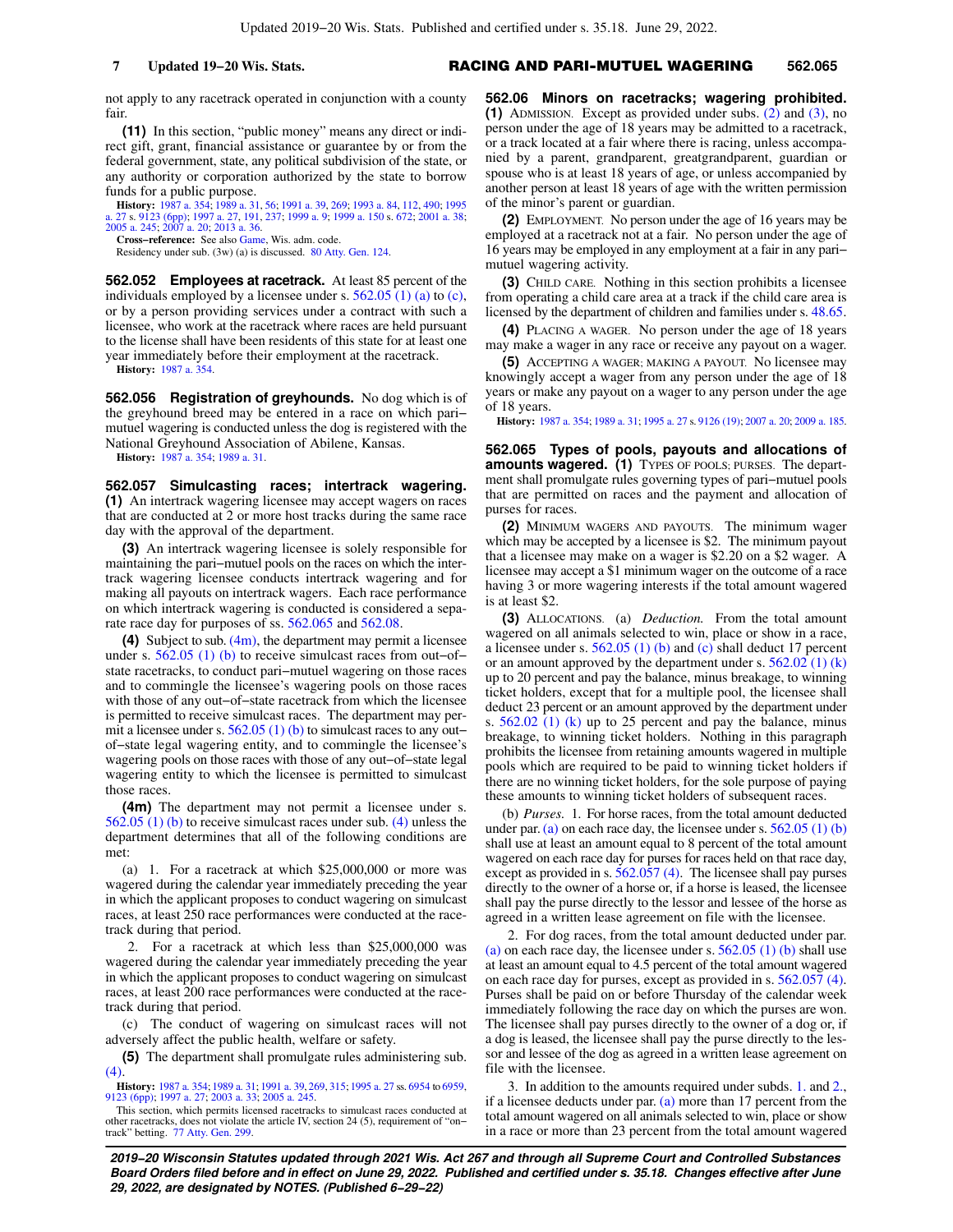## **562.065** RACING AND PARI-MUTUEL WAGERING **Updated 19−20 Wis. Stats. 8**

on all animals for a multiple pool in a race, the licensee shall use for purses at least an amount that equals 4.5 percent of any amount that the licensee deducts as a result of increasing the deduction under par. [\(a\)](https://docs.legis.wisconsin.gov/document/statutes/562.065(3)(a)) beyond the 17 percent and 23 percent levels.

(c) *Pari−mutuel tax.* 1. For horse races, from the total amount deducted under par. [\(a\)](https://docs.legis.wisconsin.gov/document/statutes/562.065(3)(a)) on each race day, a licensee under s. [562.05](https://docs.legis.wisconsin.gov/document/statutes/562.05(1)(b)) [\(1\) \(b\)](https://docs.legis.wisconsin.gov/document/statutes/562.05(1)(b)) shall deposit with the department the following amounts:

a. One percent of the total amount wagered on that race day if the total amount wagered on all previous race days during the year is more than \$50,000,000 but not more than \$100,000,000.

b. Two percent of the total amount wagered on that race day if the total amount wagered on all previous race days during the year is more than \$100,000,000 but not more than \$150,000,000.

c. Three percent of the total amount wagered on that race day if the total amount wagered on all previous race days during the year is more than \$150,000,000.

2g. For dog races, from the total amount deducted under par. [\(a\)](https://docs.legis.wisconsin.gov/document/statutes/562.065(3)(a)) on each race day that is on or after January 1, 1993, a licensee under s. [562.05 \(1\) \(b\)](https://docs.legis.wisconsin.gov/document/statutes/562.05(1)(b)) shall deposit with the department the following amounts:

a. Two percent of the total amount wagered on that race day if the total amount wagered on all previous race days during the year is not more than \$25,000,000.

b. Two and two−thirds percent of the total amount wagered on that race day if the total amount wagered on all previous race days during the year is more than \$25,000,000 but not more than \$100,000,000.

c. Four and two−thirds percent of the total amount wagered on that race day if the total amount wagered on all previous race days during the year is more than \$100,000,000 but not more than \$150,000,000.

d. Six and two−thirds percent of the total amount wagered on that race day if the total amount wagered on all previous race days during the year is more than \$150,000,000 but not more than \$200,000,000.

e. Seven and two−thirds percent of the total amount wagered on that race day if the total amount wagered on all previous race days during the year is more than \$200,000,000 but not more than \$250,000,000.

f. Eight and two−thirds percent of the total amount wagered on that race day if the total amount wagered on all previous race days during the year is more than \$250,000,000.

4. Annually, not later than February 15, a licensee under s. [562.05 \(1\) \(b\)](https://docs.legis.wisconsin.gov/document/statutes/562.05(1)(b)) shall file with the department a statement computing the total amount paid to the department under subd. [1.](https://docs.legis.wisconsin.gov/document/statutes/562.065(3)(c)1.) during the immediately preceding year and the total amount wagered at races sponsored and managed by the licensee during that year. If the total amount paid to the department under subd. [1.](https://docs.legis.wisconsin.gov/document/statutes/562.065(3)(c)1.) exceeds the amount due under subd. [1.](https://docs.legis.wisconsin.gov/document/statutes/562.065(3)(c)1.) the department shall refund the difference to the licensee. If the total amount paid is less than the amount due the licensee shall remit the difference to the department.

(cm) *Crediting of moneys.* All moneys received under par. [\(c\)](https://docs.legis.wisconsin.gov/document/statutes/562.065(3)(c)) shall be credited to the appropriation accounts under ss. [20.455 \(2\)](https://docs.legis.wisconsin.gov/document/statutes/20.455(2)(g)) [\(g\)](https://docs.legis.wisconsin.gov/document/statutes/20.455(2)(g)) and [20.505 \(8\) \(g\)](https://docs.legis.wisconsin.gov/document/statutes/20.505(8)(g)).

(d) *General program operations.* 1. From the total amount deducted under par. [\(a\)](https://docs.legis.wisconsin.gov/document/statutes/562.065(3)(a)) on each race day, a licensee under s. [562.05](https://docs.legis.wisconsin.gov/document/statutes/562.05(1)(b)) [\(1\) \(b\)](https://docs.legis.wisconsin.gov/document/statutes/562.05(1)(b)) shall deposit with the department an amount equal to 0.75 percent of the total amount wagered on that race day.

2. The department shall credit the money received under subd. [1.](https://docs.legis.wisconsin.gov/document/statutes/562.065(3)(d)1.) to the appropriation accounts under ss.  $20.455(2)(g)$  and [20.505 \(8\) \(g\)](https://docs.legis.wisconsin.gov/document/statutes/20.505(8)(g)).

(e) *Breakage.* A licensee under s. [562.05 \(1\) \(b\)](https://docs.legis.wisconsin.gov/document/statutes/562.05(1)(b)) may retain 100 percent of the breakage for each race day.

**(3m)** ALLOCATIONS OF AMOUNTS WAGERED AT FAIRS. (a) *Deduction.* From the total amount wagered, a licensee under s. [562.05 \(1\) \(c\)](https://docs.legis.wisconsin.gov/document/statutes/562.05(1)(c)) shall deduct 20 percent and pay the balance, minus breakage, to winning ticketholders. Nothing in this paragraph prohibits the licensee from retaining amounts wagered in multiple pools which are required to be paid to winning ticketholders if there are no winning ticketholders, for the sole purpose of paying those amounts to winning ticketholders of subsequent races.

(b) *Purses.* From the total amount deducted under par. [\(a\)](https://docs.legis.wisconsin.gov/document/statutes/562.065(3m)(a)) on each race day, the licensee under s.  $562.05(1)(c)$  shall use at least an amount equal to 8 percent of the total amount wagered on each race day for purses for races held on that race day.

(c) *Payment by licensee to the department.* 1. From the total amount of the deduction under par. [\(a\)](https://docs.legis.wisconsin.gov/document/statutes/562.065(3m)(a)) remaining after the pay-ment of purses under par. [\(b\)](https://docs.legis.wisconsin.gov/document/statutes/562.065(3m)(b)), the licensee under s.  $562.05(1)(c)$ shall retain an amount equal to the licensee's costs related to pari− mutuel racing and wagering conducted under the license. The department shall, by rule, determine the costs which may be included under this subdivision and require auditing of these costs.

2. The licensee may retain 50 percent of the amount of the deduction under par. [\(a\)](https://docs.legis.wisconsin.gov/document/statutes/562.065(3m)(a)) remaining after the payment of purses under par. [\(b\)](https://docs.legis.wisconsin.gov/document/statutes/562.065(3m)(b)), and the payment of the licensee's cost under subd. [1.](https://docs.legis.wisconsin.gov/document/statutes/562.065(3m)(c)1.) The licensee shall deposit the remaining 50 percent of that amount with the department. The department shall credit moneys received under this subdivision to the appropriation accounts under ss. [20.455 \(2\) \(g\)](https://docs.legis.wisconsin.gov/document/statutes/20.455(2)(g)) and [20.505 \(8\) \(g\)](https://docs.legis.wisconsin.gov/document/statutes/20.505(8)(g)).

(d) *Breakage.* A licensee under s. [562.05 \(1\) \(c\)](https://docs.legis.wisconsin.gov/document/statutes/562.05(1)(c)) shall retain total breakage for each race day.

**(3r)** PERIOD FOR DEPOSIT BY LICENSEE. The licensee shall make the deposits required under subs. (3) (c) 1, and  $2*g*$ , and (d) 1, and [\(3m\) \(c\) 2.](https://docs.legis.wisconsin.gov/document/statutes/562.065(3m)(c)2.) no later than 48 hours after the close of the race day or, if the 48−hour period does not include a business day, on the first business day immediately following the close of the race day.

**(4)** UNCLAIMED PRIZES. A licensee under s. [562.05 \(1\) \(b\)](https://docs.legis.wisconsin.gov/document/statutes/562.05(1)(b)) shall pay to the department 50 percent of any winnings on a race that are not claimed within 90 days after the end of the period authorized for racing in that year under s. [562.05 \(9\).](https://docs.legis.wisconsin.gov/document/statutes/562.05(9)) The department shall credit moneys received under this subsection to the appropri-ation accounts under ss. [20.455 \(2\) \(g\)](https://docs.legis.wisconsin.gov/document/statutes/20.455(2)(g)) and  $20.505$  (8) (g). The licensee may retain the remaining 50 percent of the winnings.

**History:** [1987 a. 354;](https://docs.legis.wisconsin.gov/document/acts/1987/354) [1989 a. 31,](https://docs.legis.wisconsin.gov/document/acts/1989/31) [314](https://docs.legis.wisconsin.gov/document/acts/1989/314); [1991 a. 39](https://docs.legis.wisconsin.gov/document/acts/1991/39), [269](https://docs.legis.wisconsin.gov/document/acts/1991/269), [315](https://docs.legis.wisconsin.gov/document/acts/1991/315); [1995 a. 27](https://docs.legis.wisconsin.gov/document/acts/1995/27) ss. [6960](https://docs.legis.wisconsin.gov/document/acts/1995/27,%20s.%206960) to [6967](https://docs.legis.wisconsin.gov/document/acts/1995/27,%20s.%206967), [9123 \(6pp\);](https://docs.legis.wisconsin.gov/document/acts/1995/27,%20s.%209123) [1997 a. 27;](https://docs.legis.wisconsin.gov/document/acts/1997/27) [1999 a. 5;](https://docs.legis.wisconsin.gov/document/acts/1999/5) [2001 a. 16.](https://docs.legis.wisconsin.gov/document/acts/2001/16)

**562.075 Horses foaled in this state; three−year−old horses. (1)** HORSES FOALED IN THIS STATE. Every licensee to sponsor and manage horse races under s.  $562.05$  (1) (b) or [\(c\)](https://docs.legis.wisconsin.gov/document/statutes/562.05(1)(c)) shall hold at least one race on every race day which is limited to horses foaled in this state, except that another race may be substituted if the licensee is unable, with reasonable effort, to attract sufficient competition for such a race. The department shall define, by rule, the term "foaled in this state".

**(2)** THREE−YEAR−OLD HORSES. (a) *Definition.* In this subsection, "3−year−old horse" means a horse which was foaled during the 3rd year immediately before the year in which the horse participates in a race.

(b) *Races.* Every person licensed to sponsor and manage horse races under s.  $562.05(1)$  (b) or [\(c\)](https://docs.legis.wisconsin.gov/document/statutes/562.05(1)(c)) shall hold at least one race, on every race day, which is limited to 3−year−old horses, which did not race during the prior 2 years. If the licensee is unable, with reasonable effort, to attract sufficient competition for such a race, another race may be substituted.

**History:** [1987 a. 354](https://docs.legis.wisconsin.gov/document/acts/1987/354); [1991 a. 269;](https://docs.legis.wisconsin.gov/document/acts/1991/269) [1995 a. 27](https://docs.legis.wisconsin.gov/document/acts/1995/27) ss. [6968](https://docs.legis.wisconsin.gov/document/acts/1995/27,%20s.%206968) to [6972](https://docs.legis.wisconsin.gov/document/acts/1995/27,%20s.%206972), [9123 \(6pp\);](https://docs.legis.wisconsin.gov/document/acts/1995/27,%20s.%209123) [1997](https://docs.legis.wisconsin.gov/document/acts/1997/27) [a. 27.](https://docs.legis.wisconsin.gov/document/acts/1997/27)

**562.08 Admissions tax. (1)** Every licensee under s. [562.05](https://docs.legis.wisconsin.gov/document/statutes/562.05(1)(a)) [\(1\) \(a\)](https://docs.legis.wisconsin.gov/document/statutes/562.05(1)(a)) or [\(e\)](https://docs.legis.wisconsin.gov/document/statutes/562.05(1)(e)) shall collect 50 cents per person entering a racetrack as a spectator on each race day on which an admission fee is charged, including any person entering the racetrack as a spectator on a free pass or complimentary ticket.

**(2)** Quarterly, of the amount collected during the quarter under sub.  $(1)$ , a licensee under s. 562.05  $(1)$  (a) shall pay 50 percent to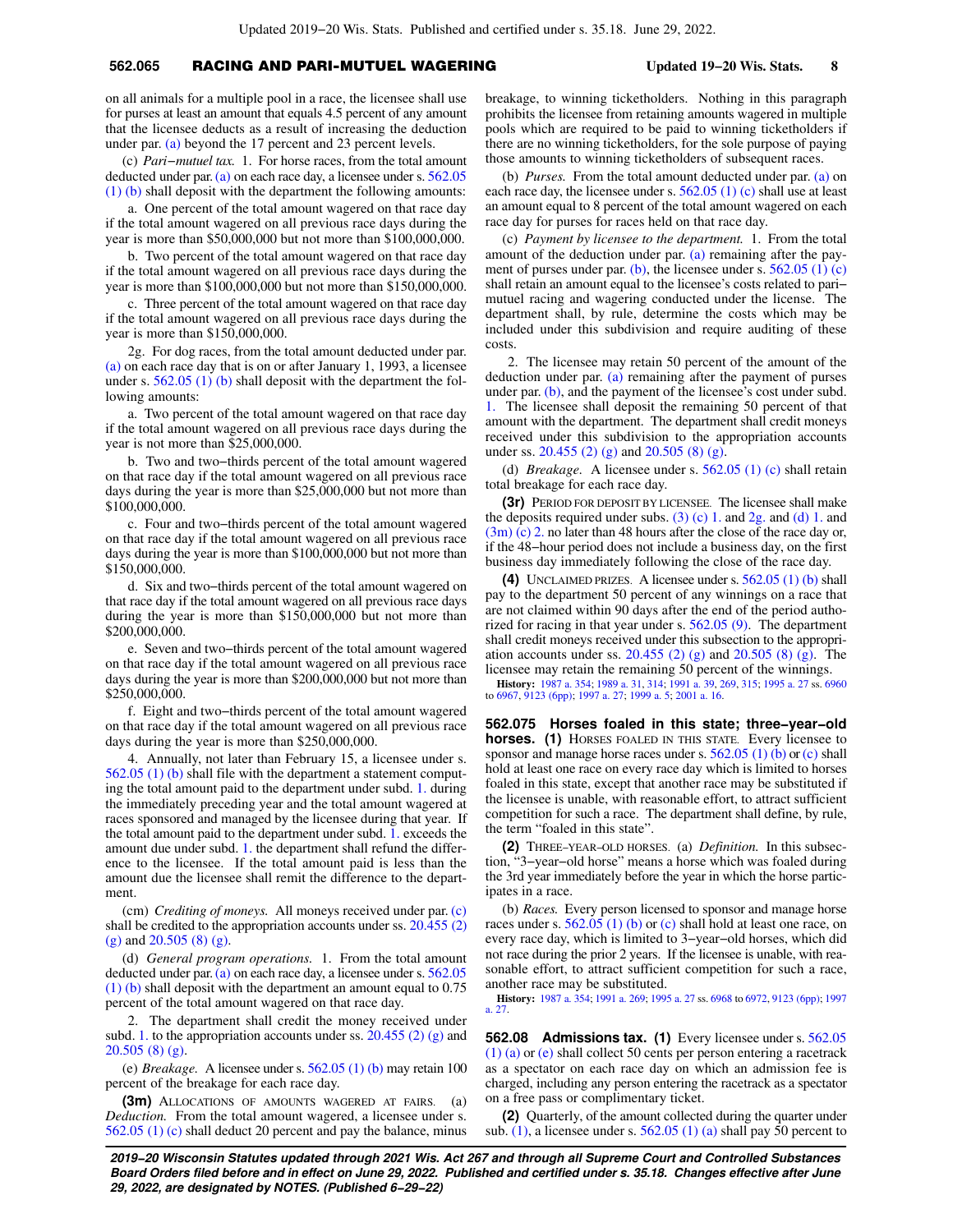the county where the amount was collected and 50 percent to the city, village or town where the amount was collected.

**(3)** Each county, city, village and town receiving moneys under sub. [\(2\)](https://docs.legis.wisconsin.gov/document/statutes/562.08(2)) shall use at least part of the moneys to defray the costs of law enforcement, traffic control and other municipal expenditures incidental to the conduct of racing in that county, city, village or town and shall submit annually a report to the department showing how it has expended those moneys.

**History:** [1987 a. 354](https://docs.legis.wisconsin.gov/document/acts/1987/354); [1991 a. 39,](https://docs.legis.wisconsin.gov/document/acts/1991/39) [269;](https://docs.legis.wisconsin.gov/document/acts/1991/269) [1995 a. 27](https://docs.legis.wisconsin.gov/document/acts/1995/27) s. [9123 \(6pp\);](https://docs.legis.wisconsin.gov/document/acts/1995/27,%20s.%209123) [1997 a. 27.](https://docs.legis.wisconsin.gov/document/acts/1997/27)

**562.09 Medication of or tampering with race animals. (1)** DEPARTMENT RULES. (a) The department shall promulgate and enforce rules governing the administration of medication and foreign substances to animals at racetracks where there is racing and medical testing of those animals. The rules shall provide that no medication or foreign substance, as defined by the department, may be administered to an animal within 48 hours prior to its entry in a race and that no animal participating in a race may carry any medication or foreign substance in its body, except as provided in this paragraph. The rules may permit specified levels of the following medications or foreign substances to be present in the body of an animal participating in a race if it is determined by the department that the medication or foreign substance entered the body of the animal through the food chain: procaine and its metabolites; sulfa drugs and their metabolites; polyethylene glycol; and any other medication or foreign substance that may enter the body of an animal through the food chain and that the department determines will not affect the integrity of the race or will not be relevant to the wagering public if the medication or foreign substance is present in an animal participating in a race. The rules shall specify the permissible levels of those medications or foreign substances consistent with levels resulting from food ingestion and in a manner that enables the levels to be detected in a urine sample of the animal.

(b) The department shall establish, by rule, the qualifications for any laboratory which the department uses for testing under this section.

**(2)** TESTING AND DETENTION. (a) The owner or the agent or employee of the owner of any animal on a racetrack shall permit any member, steward, employee or other agent of the department to make any test which the department determines to be proper to determine if a medication or foreign substance has been administered to that animal in violation of sub. [\(1\)](https://docs.legis.wisconsin.gov/document/statutes/562.09(1)).

(b) 1. The department shall require, by rule, that every horse entered in a race be tested before the race to determine if a medication or foreign substance has been administered to the horse in violation of sub. [\(1\).](https://docs.legis.wisconsin.gov/document/statutes/562.09(1)) The rule shall require that every horse entered in a race shall be detained from the time the prerace test is administered until the horse leaves the detention area to proceed to the start of the race. The rules shall limit the persons who may be present when samples are taken for the tests and who may be present in the detention area and shall identify who those persons may be.

2. The department shall require, by rule, that immediately after every race at least one animal, as identified by the department rule, be tested to determine if a medication or foreign substance has been administered to the animal in violation of sub. [\(1\).](https://docs.legis.wisconsin.gov/document/statutes/562.09(1)) A steward or veterinarian employed by, under contract with or approved by the department may designate additional animals to be tested to determine whether a violation of sub. [\(1\)](https://docs.legis.wisconsin.gov/document/statutes/562.09(1)) has occurred.

(bm) The rules which the department applies at racetracks at fairs under pars. [\(a\)](https://docs.legis.wisconsin.gov/document/statutes/562.09(2)(a)) and [\(b\)](https://docs.legis.wisconsin.gov/document/statutes/562.09(2)(b)) and sub. [\(1\)](https://docs.legis.wisconsin.gov/document/statutes/562.09(1)) may differ from the rules which the department applies under pars. [\(a\)](https://docs.legis.wisconsin.gov/document/statutes/562.09(2)(a)) and [\(b\)](https://docs.legis.wisconsin.gov/document/statutes/562.09(2)(b)) and sub.  $(1)$ at other racetracks.

(c) Any finding by the department that a medication or foreign substance has been administered to an animal in violation of sub. [\(1\)](https://docs.legis.wisconsin.gov/document/statutes/562.09(1)) is prima facie evidence of a violation of sub. [\(1\)](https://docs.legis.wisconsin.gov/document/statutes/562.09(1)).

(d) The results of any test under this subsection shall be kept on file by the department for at least one year following the test.

(e) The department shall establish, by rule, and charge fees for testing under this subsection. Fees received under this paragraph shall be credited to the appropriation accounts under ss. [20.455 \(2\)](https://docs.legis.wisconsin.gov/document/statutes/20.455(2)(g)) [\(g\)](https://docs.legis.wisconsin.gov/document/statutes/20.455(2)(g)) and [20.505 \(8\) \(g\).](https://docs.legis.wisconsin.gov/document/statutes/20.505(8)(g))

**(3)** PROHIBITED ACTS. No person may do any of the following:

(a) Enter an animal in a race if the person knows or should know that a medication or foreign substance has been administered to that animal in violation of sub. [\(1\).](https://docs.legis.wisconsin.gov/document/statutes/562.09(1))

(b) Administer a medication or foreign substance to an animal in violation of sub. [\(1\)](https://docs.legis.wisconsin.gov/document/statutes/562.09(1)).

(c) Willfully fail to disqualify an animal from competing in a race if the person has notice of any of the following:

1. That a medication or foreign substance has been administered to the animal in violation of sub. [\(1\)](https://docs.legis.wisconsin.gov/document/statutes/562.09(1)).

2. That the animal was not properly made available for any test or inspection required by the department.

3. That the animal has been suspended from a race under this chapter or under any rule promulgated under this chapter or under the laws of any other state.

(d) Use, attempt to use or conspire to use a battery, buzzer, electrical, mechanical or other appliance for the purpose of stimulating or depressing an animal or affecting its performance in a race or workout.

(e) Sponge the nostrils or windpipe of an animal.

(em) Unless the person is a veterinarian, have in his or her possession on a racetrack or track located at a fair where there is racing any equipment for the hypodermic injection of an animal or any substance for hypodermic injection of an animal. The department may, by rule, permit the possession of an injectable substance or hypodermic equipment for the person's personal use.

(f) Have in his or her possession on a racetrack any appliance which can be used to stimulate or affect the speed of an animal except a whip authorized by the department by rule or a spur authorized by the department by rule.

(g) Use any method to affect the condition of an animal on a racetrack or to affect the performance of an animal in a race or workout in violation of this chapter or any rule promulgated under this chapter.

**History:** [1987 a. 354](https://docs.legis.wisconsin.gov/document/acts/1987/354); [1989 a. 31](https://docs.legis.wisconsin.gov/document/acts/1989/31), [56](https://docs.legis.wisconsin.gov/document/acts/1989/56); [1991 a. 269](https://docs.legis.wisconsin.gov/document/acts/1991/269); [1995 a. 27](https://docs.legis.wisconsin.gov/document/acts/1995/27) ss. [6975,](https://docs.legis.wisconsin.gov/document/acts/1995/27,%20s.%206975) [9123 \(6pp\)](https://docs.legis.wisconsin.gov/document/acts/1995/27,%20s.%209123); [1997 a. 27](https://docs.legis.wisconsin.gov/document/acts/1997/27).

### **562.10 Prohibition on race dogs trained by live lures or bait.** No person may:

**(1)** Knowingly use any live lure or bait in a dog race or in training a dog for entry in any race.

**(2)** Enter or permit a dog to be entered in a race if that person knows or can reasonably be expected to know that the dog was trained with any live lure or bait.

**(3)** Enter or permit a dog to be entered in a race if that person knows or can reasonably be expected to know that the dog was trained in a state that does not prohibit the knowing use of live lures or bait in a dog race or in training a dog for entry in any race. **History:** [1987 a. 354.](https://docs.legis.wisconsin.gov/document/acts/1987/354)

**562.105 Humane killing of dogs.** No person may kill or cause to be killed any dog which races in this state or was bred, whelped or trained in this state for racing, except by a humane chemical method, specified by the department by rule, which normally causes dogs to be rendered insensible to pain, is rapid and effective and is administered by a veterinarian.

**History:** [1987 a. 354;](https://docs.legis.wisconsin.gov/document/acts/1987/354) [1991 a. 269](https://docs.legis.wisconsin.gov/document/acts/1991/269); [1995 a. 27](https://docs.legis.wisconsin.gov/document/acts/1995/27) s. [9123 \(6pp\)](https://docs.legis.wisconsin.gov/document/acts/1995/27,%20s.%209123); [1997 a. 27.](https://docs.legis.wisconsin.gov/document/acts/1997/27)

**562.11 Prohibited wagering activities.** No person may:

**(1)** Place any wager on a race at any location except at a racetrack.

**(2)** Facilitate off−track wagers or conduct an operation through which off−track wagers are transmitted to a racetrack. The acceptance of an intertrack wager at a racetrack that does not meet the criteria specified under s. [562.05 \(6m\) \(b\) 2.](https://docs.legis.wisconsin.gov/document/statutes/562.05(6m)(b)2.) is consid-